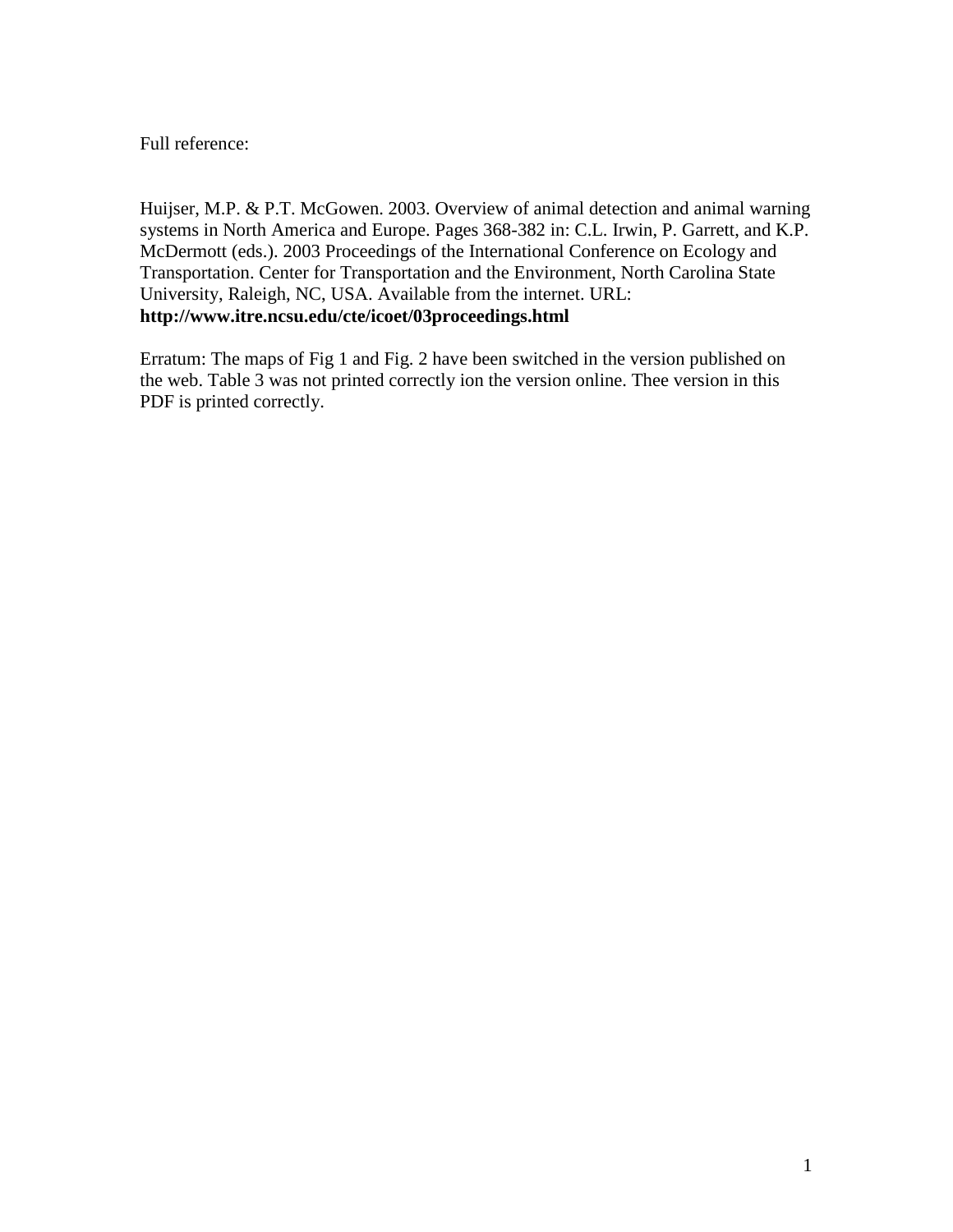# **OVERVIEW OF ANIMAL DETECTION AND ANIMAL WARNING SYSTEMS IN NORTH AMERICA AND EUROPE**

Marcel P. Huijser & Patrick T. McGowen

Western Transportation Institute, Montana State University, 416 Cobleigh Hall, Bozeman, MT 59717-3910, e-mail: [mhuijser@coe.montana.edu](mailto:mhuijser@coe.montana.edu)

# **ABSTRACT**

The purpose of animal detection and animal warning systems is to prevent or reduce the number of animal-vehicle collisions. These systems are specifically aimed at large animals (e.g. ungulates) that can cause human death, injury and property damage. Animal detection systems detect large animals before they enter the road and then warn drivers that a large animal is on or near the road at that time. Animal warning systems detect vehicles and then warn the animals through a variety of audio and visual signals. This paper lists all animal detection and animal warning systems known to the authors in September 2003. We identified 27 locations where systems are or have been in place in North America and Europe. In addition, we identified 20 sites for which an animal detection or animal warning systems are planned. We described the main characteristics of the systems and reviewed them with respect to operation and maintenance. We conclude that animal detection and animal warning systems have the potential to be an effective mitigation tool. However, further research and development is needed before they can be applied on a wide scale.

*Keywords: animal-vehicle collisions, dynamic warning signs, intelligent transportation systems (ITS), operation and maintenance, road safety, technology*

# **INTRODUCTION**

Animal-vehicle collisions affect human safety, property and wildlife. In the United States more than 90% of animal-vehicle collisions involve deer (Hughes et al. 1996), and the total number of deer-vehicle collisions was estimated at more than one million per year (Conover et al. 1995). These collisions were estimated to cause 211 human fatalities, 29,000 human injuries and over one billion dollars in property damage a year (Conover et al. 1995). Similar numbers are available from Europe (excluding Russia) where the annual number of collisions with ungulates was estimated at 507,000. These collisions were estimated to cause 300 human fatalities, 30,000 human injuries and over one billion dollars in material damage per year (Groot Bruinderink & Hazebroek 1996). These numbers are likely to have increased even further over the last decade (Hughes et al. 1996; Romin & Bissonette 1996; Anonymous 2003a). In most cases the animals die immediately or shortly after the collision (Allen  $&$  McGullough 1976). In some cases it is not just the individual animals that suffer. Some species are also affected on the population level and may even be faced with a serious reduction in population survival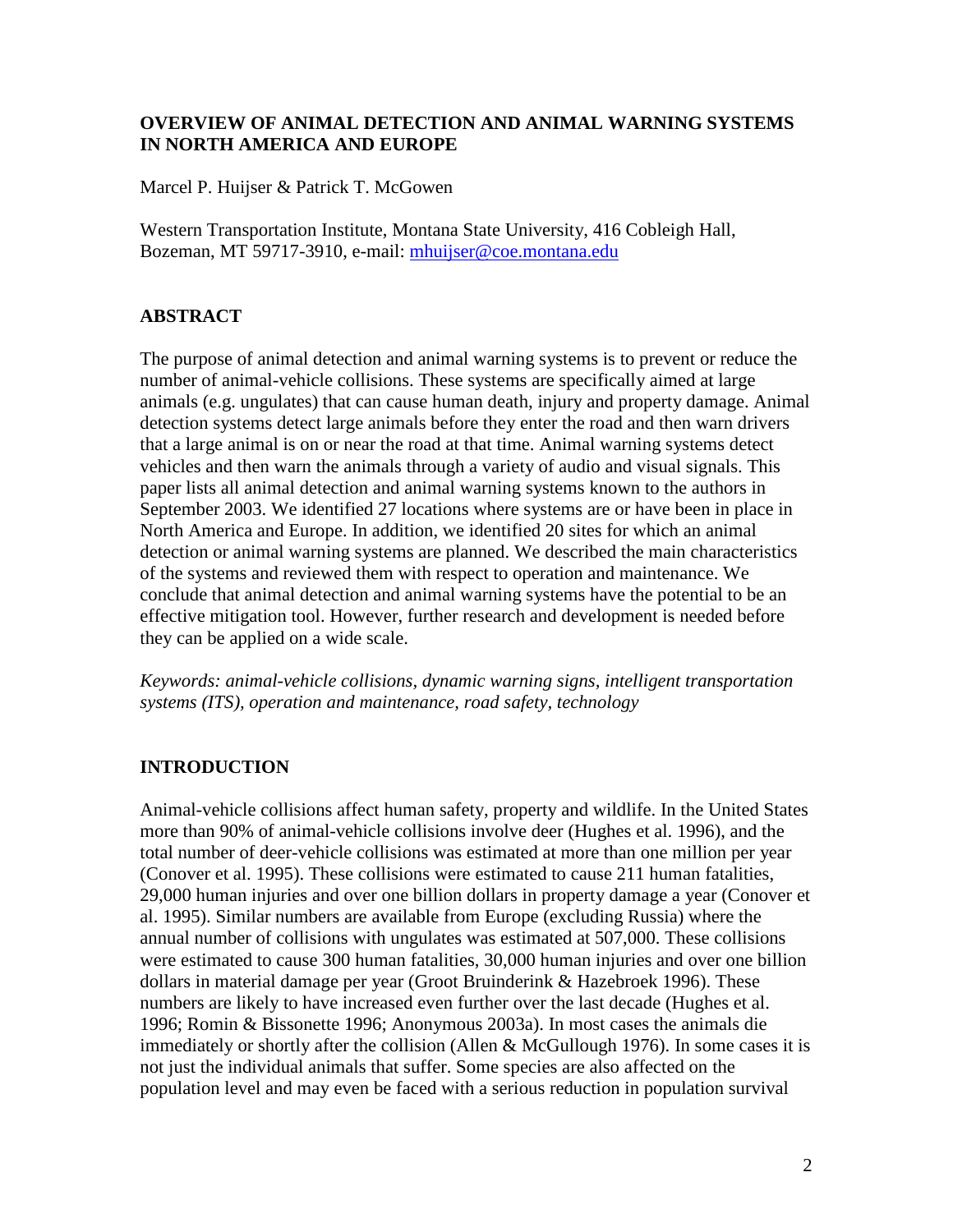probability (e.g., van der Zee et al. 1992; Huijser & Bergers 2000; Proctor 2003). In addition, in some species a monetary value is lost once an animal dies (Romin & Bissonette 1996; Conover 1997).

Historically animal-vehicle collisions have been addressed by putting up signs that warn drivers for potential animal crossings. In other cases wildlife warning reflectors or wildlife fences have been installed to keep animals away from the road (e.g. Clevenger et al. 2001). However, conventional warning signs appear to have only limited effect because drivers are likely to habituate to them (Pojar et al. 1975), wildlife warning reflectors may not be effective (Reeve & Anderson 1993; Ujvári et al. 1998), and wildlife fences isolate populations. In some selected areas wildlife fencing has been combined with a series of wildlife crossing structures (e.g. Foster & Humphrey 1995; Clevenger et al. 2002). In most cases however, such crossing structures are limited in number and width, mostly because of their relatively high costs. In this paper we review a relatively new alternative to wildlife crossing structures; animal detection and animal warning systems that are located in the right-of-way. Vehicle based animal detection systems (e.g. Bendix 2002; Cadillac 2003) are not included in this paper. Animal detection systems detect large animals as they approach the road. When an animal is detected, signs are activated that warn drivers that large animals may be on or near the road at that time. Animal warning systems operate on a slightly different principle as they detect vehicles, not the animals. When a vehicle is detected the animals are alerted through a range of audio and visual signals from stations placed in the right-of-way. This paper lists all animal detection and animal warning systems in the world known to the authors as of September 2003. In addition, we describe the main characteristics of the systems and we review them with respect to operation and maintenance.

# **METHODS**

Information on the existence of animal detection and animal warning systems in the right-of-way is not well documented at this time. Our list of animal detection and animal warning systems is based on previous overviews (Farrell et al. 2002; Robinson et al. 2002), research reports, searches on the internet, newspaper articles, press releases, and interviews with researchers, system manufacturers and integrators, and employees from transportation agencies. Our overview distinguishes between locations that have an operational system, an installed system that is not operational yet, a dismantled system, and locations for which a system is planned (situation September 2003).

We classified the systems into two main categories; area-cover systems and break-thebeam systems. We also identified three unique systems. We described each system with respect to the following parameters: 1. location, 2. target species, 3. technology, 4. system vendor, 5. system installer, 6. road length covered by the sensors, 7. presence or absence of adjacent fencing, 8. system costs, 9. installation costs, 10, whether or not data are available on operation and maintenance, driver behavior, and number of animal-vehicle collisions, 11. month and year of installation, and 12. period of operation. Finally we discuss additional issues that may affect the operation and maintenance of the systems.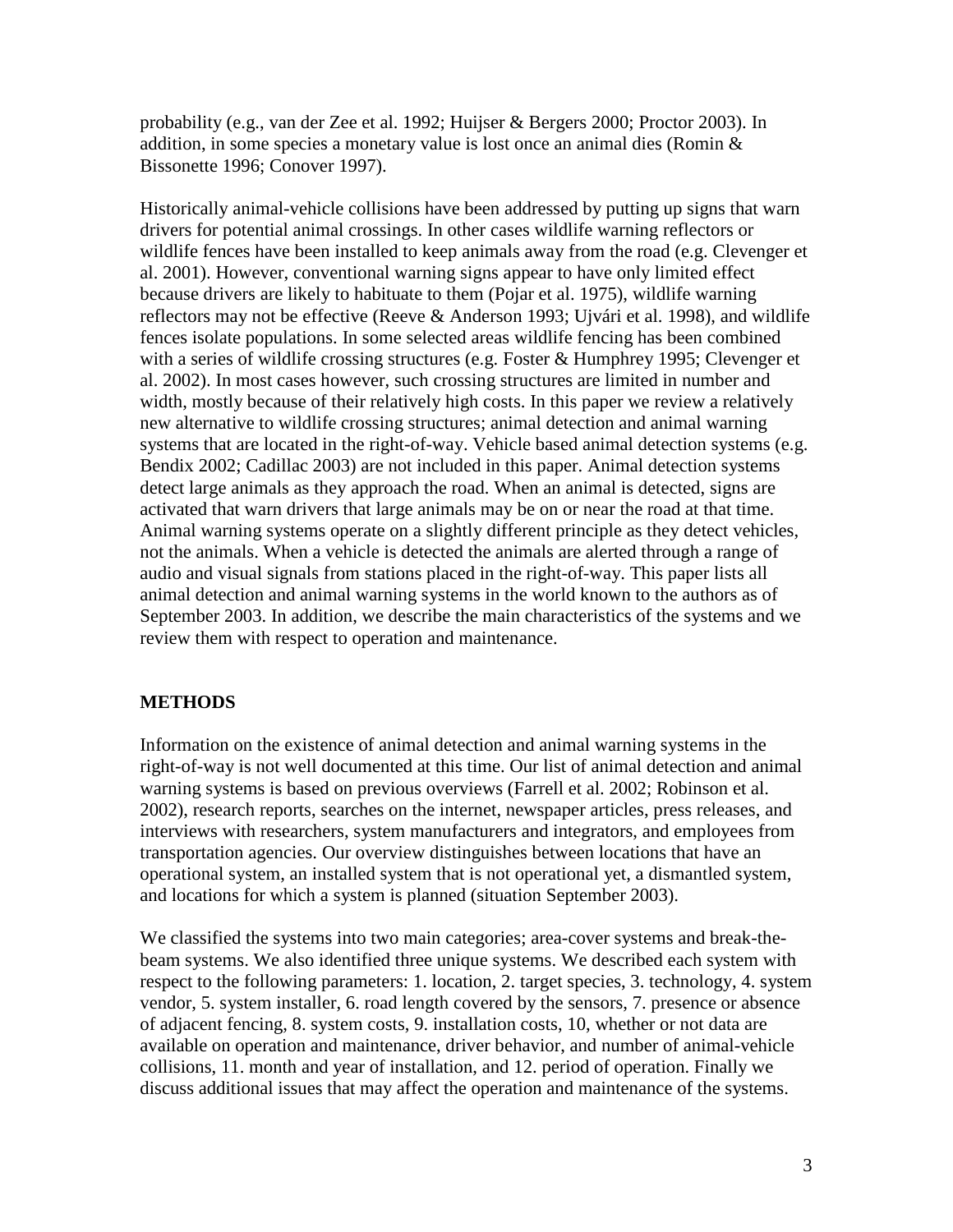# **RESULTS**

## **System numbers and general location**

We identified 27 locations with an animal detection or animal warning system. Nine of these sites are located in North America; eight sites with an animal detection system, and one site with an animal warning system (fig. 1). As far as we know only four of these sites have a system that is currently in operation (situation September 2003). On three sites a system has been installed, but the systems are not operational yet. On the remaining two sites the systems have been dismantled. In Europe we identified 18 locations with animal detection systems (fig. 2). As far as we know 17 of them have a system that is currently in operation. The system on the remaining site has been dismantled. In addition to the 27 sites mentioned above, we have identified 5 sites in North America and 15 sites in Europe for which an animal detection system has been planned.



Fig. 1. The location of animal detection and animal warning systems in North America.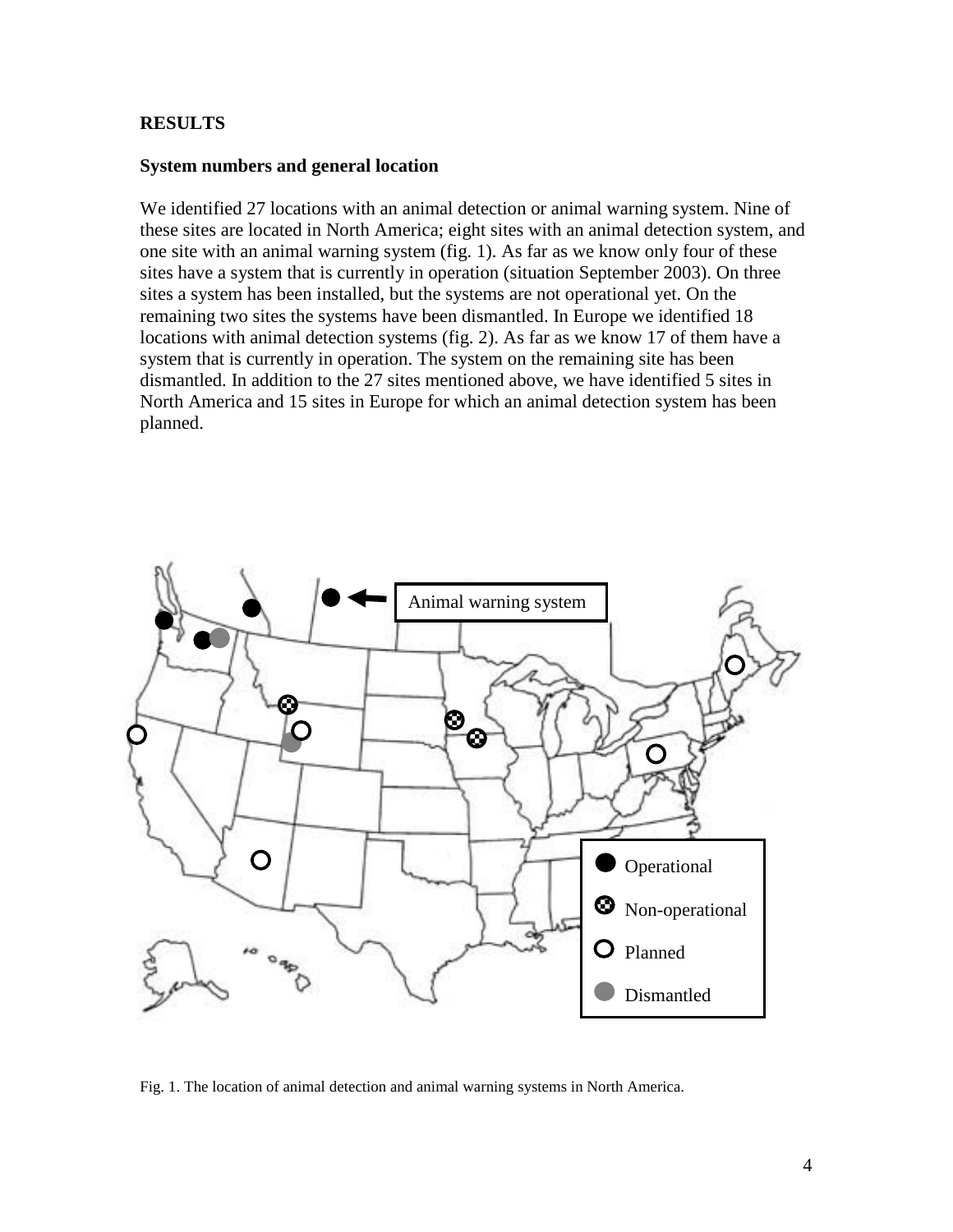

Fig. 2. The location of animal detection systems in Europe.

# **Existing Systems**

The main characteristics of existing systems are listed in table 1. More details on the area-cover systems (section a. through e.), break-the-beam-systems (section f. through m.), and three unique systems (section d., n. and o.) are described below.

# *a. Seven locations, Switzerland*

Kistler (1998) and Tschudin (1998) reported on a study that covered seven locations in Switzerland. The systems were supplied by Calonder Energy AG in Dietikon, Switzerland. Each system consisted of a series of passive infrared sensors. The sites, their installation date, the width of the crossing area and number of sensors installed, are listed in table 2. The passive sensors were designed to detect ungulates such as roe deer (*Capreolus capreolus*) and red deer (*Cervus elaphus*) within a 30-100 m radius.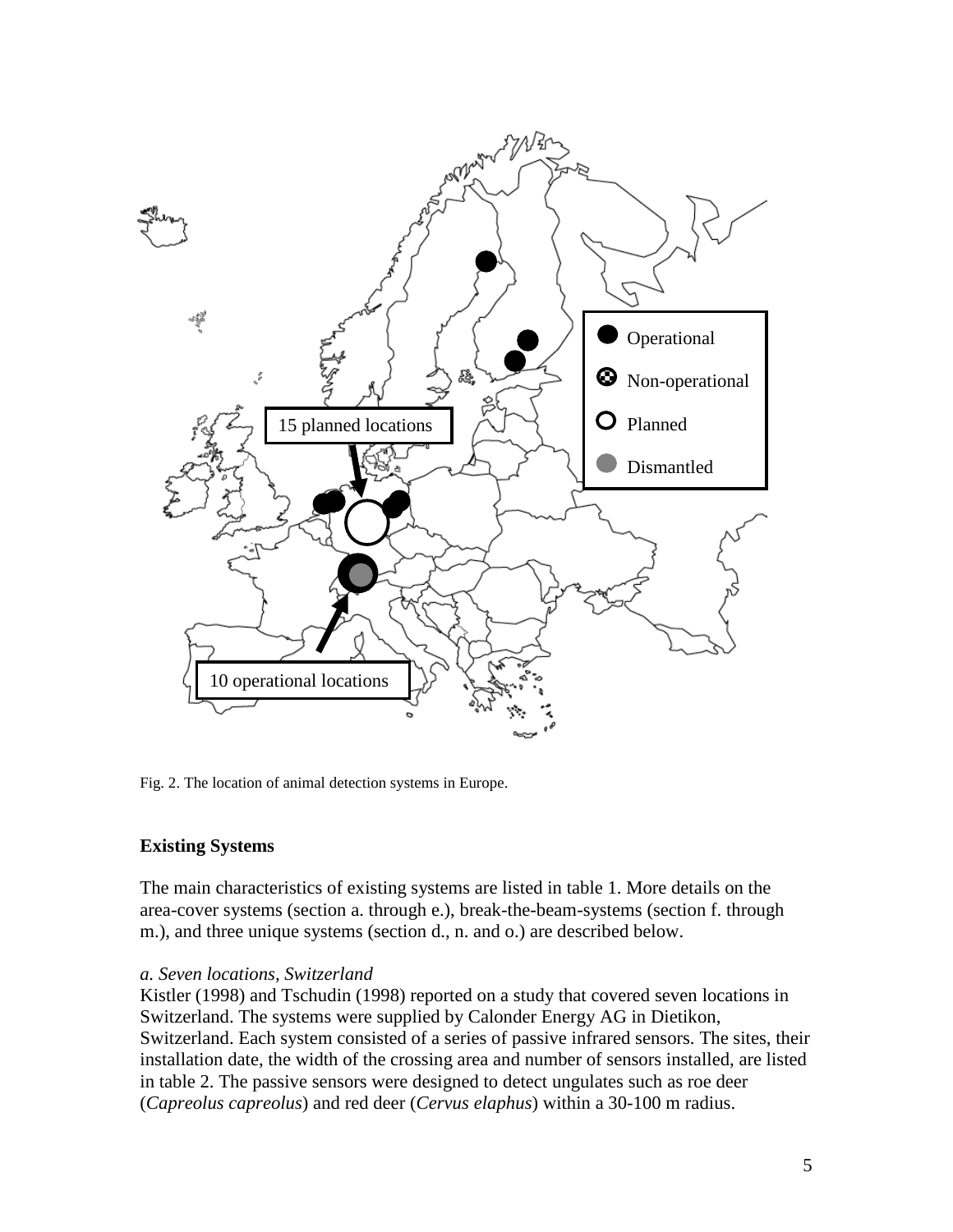Table 1. Main characteristics of area-cover systems (a-e), break-the-beam-systems (f-m), and three unique systems (d, n and o). Evaluation: information available on:  $O =$  Operation and maintenance,  $V =$  Vehicle speed, C = Animal –vehicle collisions. CH = Switzerland, D = Germany, NL = The Netherlands, S = Sweden. Present = September 2003.

| ID<br>#      | Location                       | Target<br>species                   | Distance<br>covered      | Fence          | Cost<br>system                      | Cost<br>Install.         | Eval-          |                        | uation Installed Operational      |
|--------------|--------------------------------|-------------------------------------|--------------------------|----------------|-------------------------------------|--------------------------|----------------|------------------------|-----------------------------------|
| a            | $7$ loc.,<br>Switzerland       | Roe deer,<br>red deer               | $50-$<br>$200 \text{ m}$ | No             | \$11,500                            | $\overline{\mathcal{L}}$ | <b>OVC</b>     | $93 - 96$              | $93/96 -$<br>present <sup>1</sup> |
| $\mathbf b$  | Box, Uusimaa, Moose<br>Finland |                                     | $220 \text{ m}$          | Yes            | \$60,000                            | \$40,000 OV              |                | Sep '96                | Dec '96-<br>present               |
| $\mathbf c$  | Mikkeli,<br>Finland            | Moose                               | 90 m                     | Yes            | \$40,000                            | \$30,000 O               |                | .99                    | $99 -$<br>present                 |
| d            | Nugget Cany.,<br>WY, USA       | Mainly<br>mule deer                 | 92 m                     | Yes            | \$200,000 <sup>2</sup>              | $\overline{\mathcal{L}}$ | OV             | 1 Dec<br>$00^{\circ}$  | 8 Dec '00-<br>21 May '01          |
| e            | Kootenay NP,<br>BC, Canada     | White-<br>tailed deer               | $1,000 \; \mathrm{m}$    | No             | $\overline{?}$                      | $\overline{\cdot}$       | O              | Jun $02$               | Sep '03-<br>present               |
| f            | $4$ loc. CH;<br>2 loc. D       | Roe deer,<br>red deer               | $\overline{?}$           |                | $\pm$ \$20,000 <sup>3</sup>         |                          | $\overline{?}$ | $98 - 01/$<br>02?      | $\gamma$                          |
| g            | $2$ loc. NL                    | Roe deer,<br>red deer,<br>wild boar | $200 -$<br>250 m         | Yes            | $±$ \$50,000 <sup>4</sup>           |                          | $\Omega$       | .99                    | in operation                      |
| h            | Rosvik, S                      | Moose                               | 100 <sub>m</sub>         | Yes            | $±30,000$ <sup>5</sup>              | $\overline{\mathcal{L}}$ | $\Omega$       | .99                    | '00-present                       |
| $\mathbf{i}$ | Colville,<br>WA, USA           | Deer, elk                           | $402 \text{ m}$          | N <sub>0</sub> | $$9,000^6$                          | \$3,000                  | O              | 20 Jun<br>$00^{\circ}$ | Taken down<br>spring '02          |
| j            | Marshall,<br>MN, USA           | White-<br>tailed deer               | $1,609 \; \mathrm{m}$    | N <sub>0</sub> | \$50,000                            | \$7,000                  | O              | Jun $`01$              | Turned off<br>Nov $01$            |
| k            | Wenatchee,<br>WA, USA          | Deer                                | 213 m                    | N <sub>o</sub> | $<$ \$40,000 $^8$                   | $\overline{\mathcal{C}}$ | $\mathcal{O}$  | Oct '02                | $Oct$ '02-<br>present             |
| 1            | Yellowstone<br>NP, MT, USA     | Elk                                 | 1,609 m                  | N <sub>0</sub> | \$350,000 <sup>9</sup>              | \$60,000                 | $\Omega$       | Oct/<br>Nov $02$       | Not<br>operational                |
| m            | South Bend,<br>IN, USA         | White-<br>tailed deer               | 9,654<br>$m^{10}$        | N <sub>0</sub> | $\overline{?}$                      | $\overline{\mathcal{L}}$ | O              | Apr '02                | <b>Not</b><br>operational         |
| n            | Sequim,<br>WÁ, USA             | Elk                                 | 4,827 m                  | N <sub>o</sub> | $$60,000^{11}$ ,<br>$$13,000^{12}$$ | $\overline{\mathcal{L}}$ | $\Omega$       | Apr '00                | Apr $'00-$<br>present             |
| $\mathbf 0$  | Harris.<br>SK. Canada          | Mostly<br>Mule deer                 | 5,000 m                  | N <sub>0</sub> | $$36,000^{13}$                      | $\overline{\mathcal{C}}$ | $\Omega$       | Apr '02                | Apr '02-<br>present               |

<sup>1</sup> All in operation except Marcau site (road work Aug '97) <sup>8</sup> Incl. research, design, installation <sup>2</sup> Incl. operat. & maint., research, excl. WYDOT salaries <sup>9</sup> Including research and development

<sup>2</sup> Incl. operat. & maint., research, excl. WYDOT salaries <sup>9</sup> Including research and development <sup>3</sup> In Switzerland <sup>10</sup> Divided over 6 sections (1 mile each) <sup>4</sup> Incl. installation and fence <sup>11</sup> For equipment

 $4$  Incl. installation and fence

<sup>5</sup> Excl.  $\pm$  \$70,000 for electricity <sup>6</sup> Excl. signage, batteries

7 Excl. salaries

 $\frac{12}{12}$  For herding and collaring  $\frac{13}{13}$  Excl. in kind contributions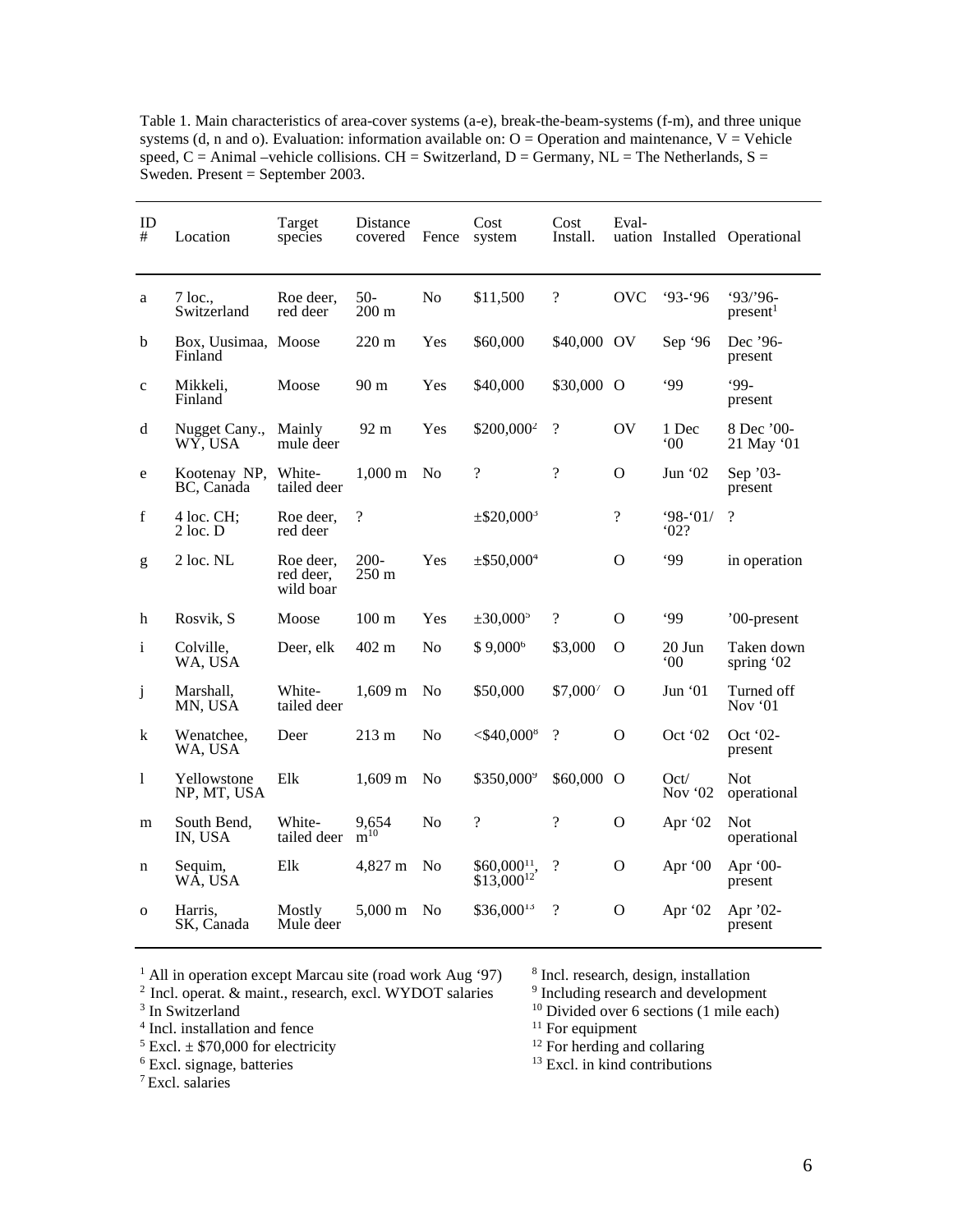| Location    | Installed     | <b>Distance</b><br>covered (m) | <b>Sensors</b><br>(n)       |
|-------------|---------------|--------------------------------|-----------------------------|
|             |               |                                |                             |
| Warth       | February 1993 | 150                            |                             |
| Soolsteg    | November 1996 | 80-90                          | 6                           |
| Val Maliens | May 1993      | 150                            | $5 - 8$                     |
| Marcau      | May 1993      | $50-60$                        | $\mathcal{D}_{\mathcal{L}}$ |
| Schafrein   | December 1995 | 80                             | 5-6                         |
| Duftbächli  | December 1995 | $30 - 50$                      | 4                           |
| Grünenwald  | December 1995 | 190-200                        | $4-6$                       |

Table 2. Main characteristics of the seven systems located in Switzerland (Kistler 1998).

The sensors were installed in a 20-30 m wide zone on both sides of the road. Once an animal was detected LED signs with a deer symbol were activated to alert the drivers. Once activated, the signs stayed on for 45 s. Five of the sites also had an LED sign with an enforceable maximum speed limit (40 km/h). The seven systems were only activated during the night. A time clock and light sensor switched the systems on and off automatically. The rationale was that human activities during the daytime would cause a high number of false detections. In addition, the sensors were relatively sensitive to differences in temperature, which occurs frequently during the day. There were no fences or other barriers specifically erected for wildlife on either side of the crossing areas. However, most locations had support walls, steel nets and guardrails just before and after the crossing areas, which helped funnel the wildlife through the crossing area (Kistler 1998). Depending on the site, local game wardens or road maintenance personnel checked the system every 3-5 days, once a week, or once every two weeks. Warm engines of passing vehicles, and falling branches, especially with strong winds, caused false detections. Broken sensors, loss of power due to snow covered solar panels, and broken lamps in the warning signs caused additional problems.

### *b. Box, Finland*

This system consists of microwave radar sensors that were designed to detect moose (*Alces alces*) in a 220 m wide gap in a several km's long moose proof fence along Hwy 7, near Box, between Helsinki and Porvoo, about 20 km south-west from Porvoo, Uusimaa, Finland (Taskula 1997; Muurinen & Ristola 1999; Pers. com. Kari Taskula, Sabik). Sabik Ltd, Finland, supplied and installed the system. Five poles were placed on each side of the road 5-20 m from the pavement. Each pole had two sensors that faced away from the road. The sensors were designed to detected large animal movements up to 50 m distance within a  $60^{\circ}$  horizontal angle. When a large animal was detected, LED message signs with a moose symbol were turned on. The signs warned drivers about the presence of large animals on or near the road remaining lit for two to three minutes after being triggered by an animal. The message signs were located 150-200 m before the crossing area. Detection of a large animal also activated a video camera and recorder. The camera turned and zoomed toward the detection area. The images were used to verify the presence of large animals and to evaluate the reliability of the system. The system records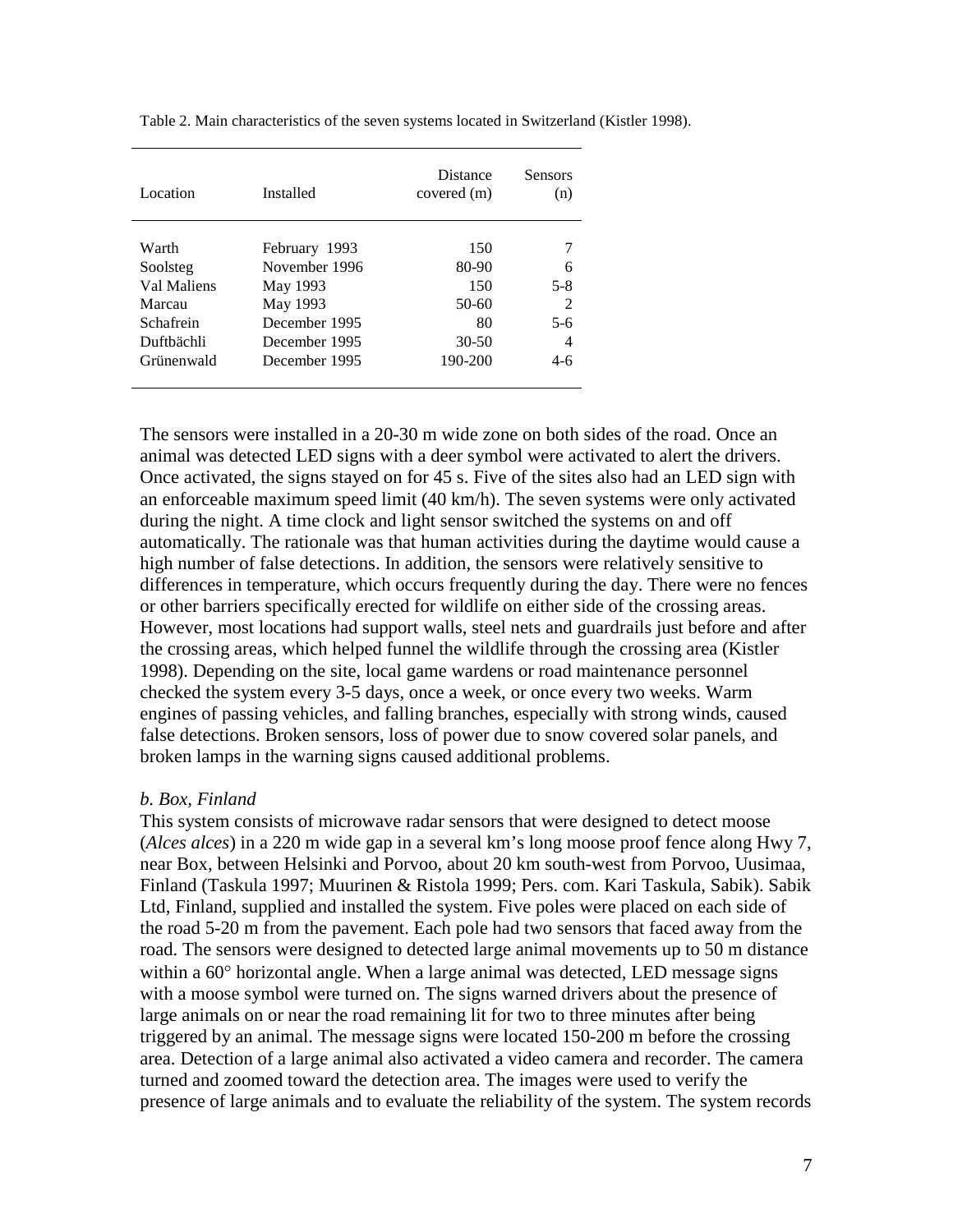start and end time of every detection event of all detectors, the status of the signs (on or off), and invalid detections. The data are stored in a file that is downloaded on a daily basis from a remote location through a modem and a user interface program. It is also possible to open the modem connection through the user interface program and to monitor the system real time. The system was installed in September 1996, but tests and modifications to the system took another three months. To distinguish moose from other moving objects such as rain or rain spray, the system was programmed to only detect objects moving towards the sensors at a speed greater than 0.8 m/s. The sensors were placed 3 m above the ground and their vertical angle was modified to reduce false detections caused by small animals such as rabbits and birds. Furthermore the signal had to be contiguous for at least 0.5 s. Rain and variations in air pressure also caused false detections. This was mitigated by attaching metal eaves to the detectors and by filtering out rain noise at the interface. In addition, 16 passive infrared detectors and one rain detector were integrated into the system to help filter out false detections (Taskula 1999). The microwave detectors were automatically switched off if multiple consecutive detections were reported after rain was detected. The system operated on infrared detectors only under those conditions. After the system became fully operational in mid-December 1996, some false detections continued to occur (Taskula 1999; Pers. com. Kari Taskula, Sabik). In spring when the snow melted and the water warmed on the pavement, spray from passing vehicles triggered the system. After improvements were made in 1997-1998 most of the problems disappeared, and false detections became rare. However, but there are still a few false detections in spring.

#### *c. Mikkeli, Finland*

This system is similar to the one described above. It is located along Hwy 5, between Lahti and Mikkeli, about 25 km south-west from Mikkeli, Finland (Pers. com. Kari Taskula, Sabik). The detector poles were located 5 m from the pavement. If an agreement had been reached with a local landowner, the detectors would have been placed 15-20 m from the roadside. This would have eliminated false detections caused by rain spray from passing vehicles. Gaps in the fence at side roads and the relatively short width of the crossing area increase the chance that moose wander off along the road in the right-ofway, instead of crossing the road at a straight angle. However, only one such event has ever been documented (situation September 2003).

### *d. Nugget Canyon, Wyoming, USA*

The Flashing Light Animal Sensing Host (FLASH) was designed to detect mule deer (*Odocoileus hemionus*) and consisted of a series of infrared sensors placed at 17-19 m intervals on both sides of Hwy 30 (mile post 30.5, Nugget Canyon, between Kemmerer and Cokeville, Wyoming (Gordon et al. 2001; Gordon & Anderson 2002; Pers. com. Stanley Anderson, Wyoming Cooperative Fish and Wildlife Research Unit). The FLASH system was designed by Victoria Gooch. Mid-American Manufacturing Technology Center (MAMTC) and the Wyoming Department of Transportation (WYDOT) installed the system. There were five sensors on each site of the road and they spanned a 92 m gap in an 11,263 m long fence. The sensors were designed to detect the body heat of large animals. Once they did, flashing warning lights above a permanently visible warning sign were activated to alert drivers. The signs were placed about 300 m before the crossing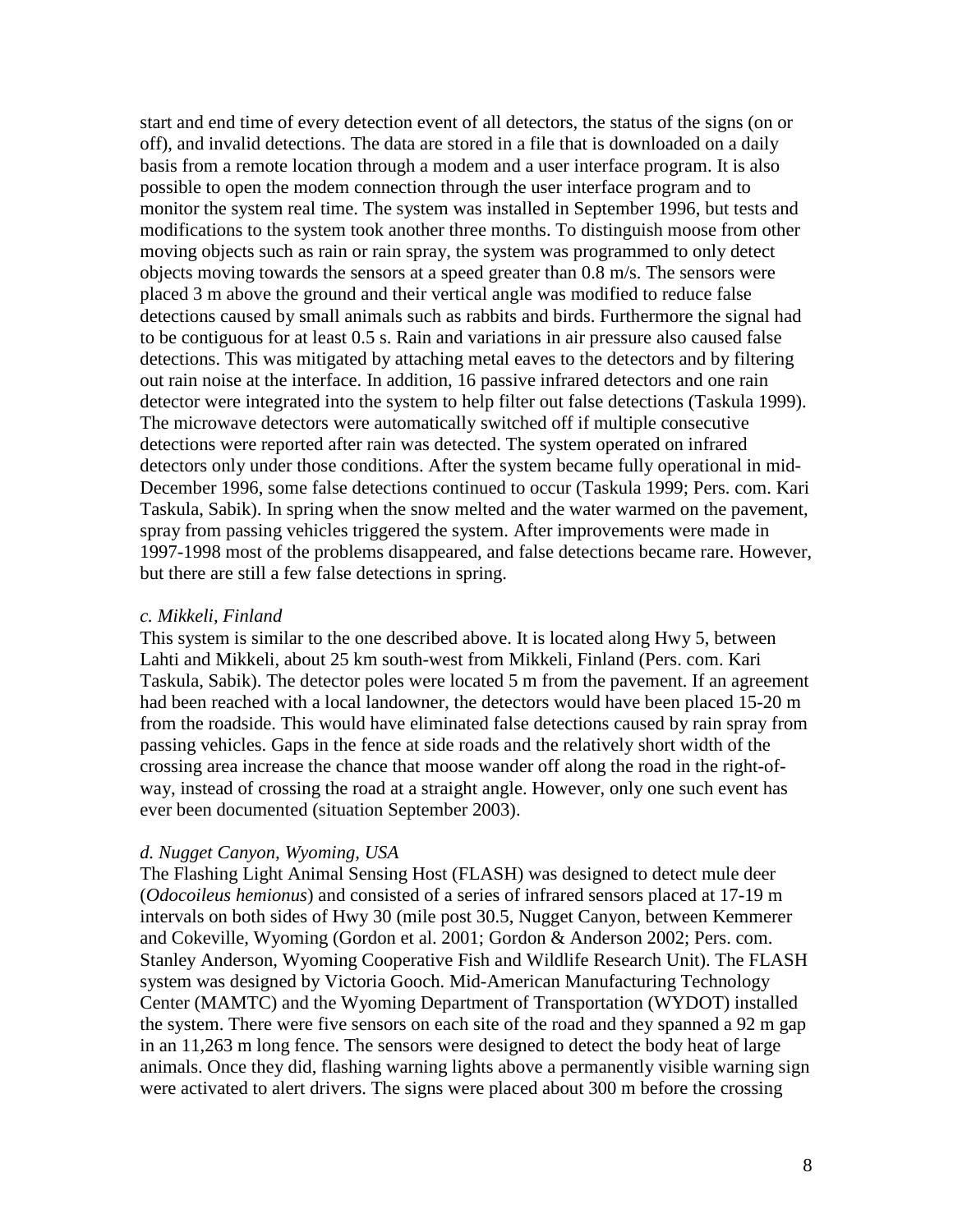area. The text read "attention, deer on road when flashing". In addition, a unique geophone unit, paired with infrared scopes, was installed on the south side of the road. An additional pair of infrared scopes was installed on the north side of the road in the second year (but no geophone unit), and microwave sensors were installed south of the road. Finally a video-camera system was installed to monitor deer moving through the crossing area. The geophone unit was designed to detect ground vibrations caused by ungulates walking through the crossing area and also served as a control for the FLASH system. The infrared scopes were part of the geophone system and had to be triggered at the same time as the geophone sensors to result in a valid detection. This was needed to eliminate false detections due to vibrations from passing trains on a nearby railroad and vehicles (Gordon et al. 2001). The microwave sensors formed a separate system, but they did not cover the entire area and this system was susceptible to false detections as a result of passing trucks, vegetation moving in the wind and birds. Repositioning of the radar heads resulted in complete area coverage, but false detections continued and the system was seldom used. The systems were tested and modified during the 1998-1999 season. The passive infrared sensors of the FLASH system continued to suffer from reduced sensitivity due to sun exposure throughout the 1999-2000 season and were replaced by active infrared sensors in November 2000. The FLASH system became operational on 4 December 2000 (Gordon & Anderson 2002). The FLASH system worked reliably until January 2001 after which many false detections started to occur; more than 50% of the detections were false (Gordon et al. 2001; Gordon & Anderson 2002). This was due to frost on the sensors, birds feeding on carrion in the crossing area, and snow thrown by passing snowplows. Additional problems occurred in early April 2001 as a defective transmitter started to cause false detections in response to passing trucks. However, no evidence was found that the FLASH system failed to detect deer moving through the crossing area. Nevertheless, the FLASH system was found to be too unreliable for deployment. The geophone system was never found to record false detections and seemed to be reliable (Gordon et al. 2001; Gordon & Anderson 2002; Pers. com. Matthew Johnson, Wyoming Department of Transportation). It was suggested that the geophone system could be further developed in the future. However, at one point lightning did cause malfunctioning in the geophone system.

#### *e. Kootenay, British Columbia, Canada*

In June 2002 an animal detection system was installed along Hwy 93, in Kootenay National Park in British Columbia, Canada, about 60 km north of Radium, immediately north of the Dolly Varden Day-Use Area (Kinley et al. 2003; Pers. com. Nancy Newhouse Sylvan Consulting; Pers. com Hillary Page, Sage Consulting). The system was designed to detect large animals, specifically white-tailed deer (*Odocoileus virginianus*). ICBC, QWIP Technologies, OCTEC Ltd., Intranstech and FLIR Systems Inc. all provided support for research and development. Parks Canada helped install the system. Two infrared cameras that detect heat and additional equipment were installed in the right of way. The software uses a combination of motion, speed and size to determine whether the warning system should indeed be triggered. The system, especially the cooling system of the cameras, experienced technical difficulties during the first year (June through October 2002). A modified system with different infrared cameras was installed in May 2003 (Pers. com. Hillary Page, Sage Consulting). The road length covered by the system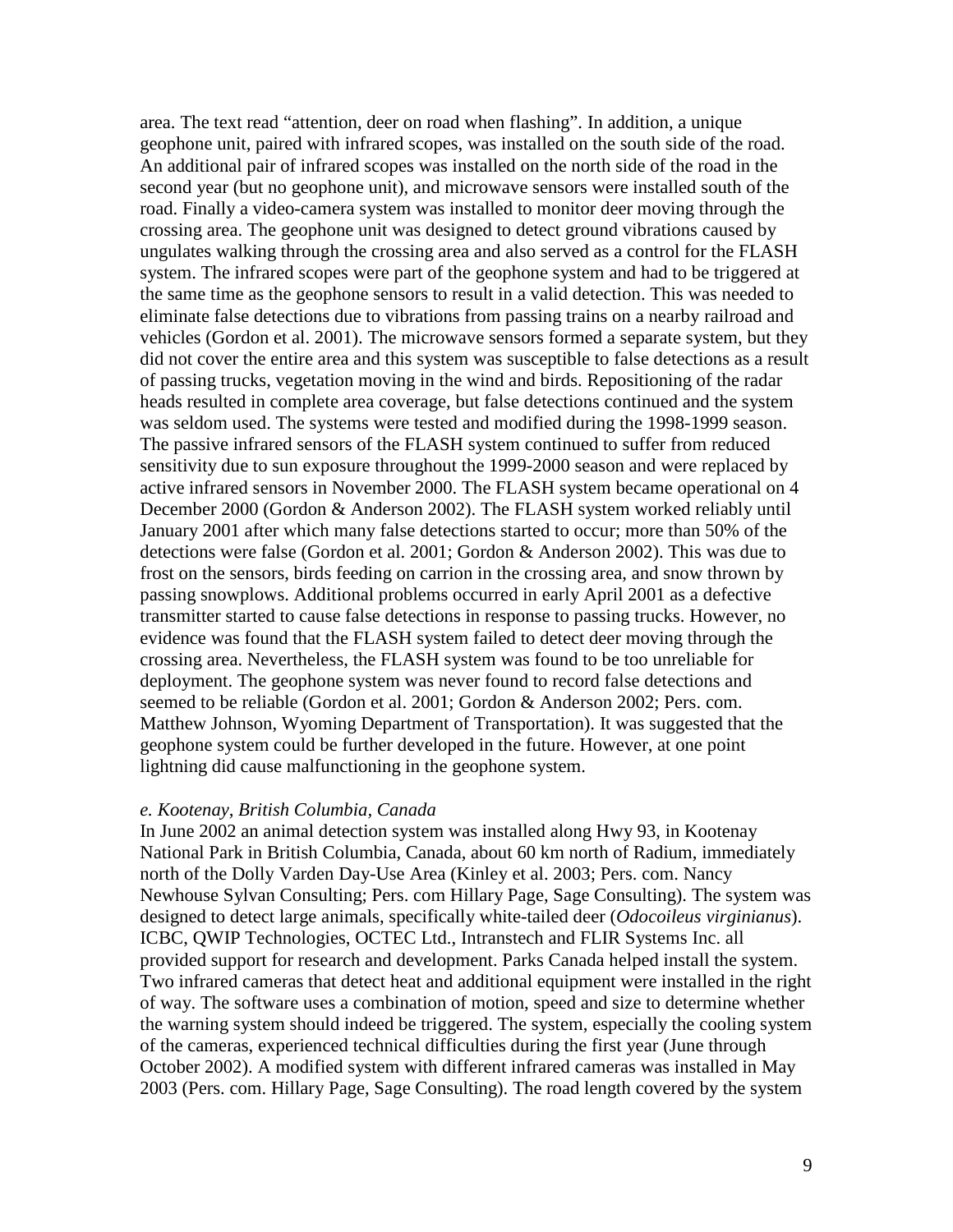was cut in half (from 2000 m to 1000 m) because of the different cameras. The system has standard black on yellow deer warning signs with amber flashing lights on top to warn drivers. The system became operational in September 2003 (Pers. com. Nancy Newhouse, Sylvan Consulting). The system is currently only active from dusk to dawn. The system may eventually be operational 24 hrs a day.

### *f. Four sites in Switzerland; two sites in Germany*

In addition to the 7 sites described under section a., four other animal detection systems have been installed in Switzerland after Kistler's study was published (Kistler 2002): St. Annawald (1998), In den Böschen (1999), Grauholz (1999), Herenacher (2001) (Kistler 2002). The systems came from the same manufacturer (Calonder Energy AG), but the technology seemed to differ from the seven sites described under section a.; the new systems work on a break-the-beam principle (Kistler 2002). Some systems operate on laser beams, while other operate on infrared beams. An additional two sites have been installed in Germany between Kassel and Herleshausen in Hessen (Bundesstrasse B400, Alberberg, Eschweg) and Sachsen-Anhalt (Anonymous 2002a; Pers. com. Christa Mosler, Infodienst Wildbiologie & Oekologie, Swiss Wildlife Information Service).

#### *g. Two sites in The Netherlands*

There were two systems installed in The Netherlands: one near 't Harde (N309) and one near Ugchelen (N304) (Pers. com. Herman van Zandbrink, Provincie Gelderland; van den Hoorn 2000). The system manufacturer was Calonder Energy AG, the same as discussed under sections a. and f. The two systems in The Netherlands were designed to detect wild boar (*Sus scrofa*), roe deer and red deer. They are solar powered and operate on a focused infrared beam that is positioned at  $\pm 50$  cm above the ground. The crossing areas are about 200-250 m wide and have about 500 m long fences before and after the crossing area on both sides of the road. Once an animal is detected LED warning signs with a red deer in combination with an advisory 50 km/h speed limit sign are activated. The systems are only switched on during the night. The animals tend to stay away from the road during the daylight hours (Pers. com. Herman van Zandbrink, Provincie Gelderland). The sensor boxes have to be well anchored on a concrete foundation to remain stable (Pers. com. Herman van Zandbrink, Provincie Gelderland). Ventilation of the boxes is also an issue as rain or snow may cause the lens to fog up. The distance between the sensors (200-250 m) may be a little too far; smaller distances may reduce the number of false detections. Fallen trees and tall grasses can also produce false detections, as the sensors were only ±50 cm above the ground. From time to time the batteries lost too much of their power. Lightning struck one of the sensors, which caused a series of false detections. In addition, vehicles that ran off the road damaged equipment on two occasions; a sensor post and a signal pole. Another problem occurred when small birds used the sensor box as a nesting site (Pers. obs. Marcel Huijser), but mesh wire in front of the holes can solve this problem.

#### *h. Rosvik, Sweden*

In 1999 an animal detection system was installed along highway E4 near Rosvik in northern Sweden (between Piteå and Luleå) (Pers. com. Andreas Seiler, Grimsö Wildlife Research Station, Department of Conservation Biology, Swedish University of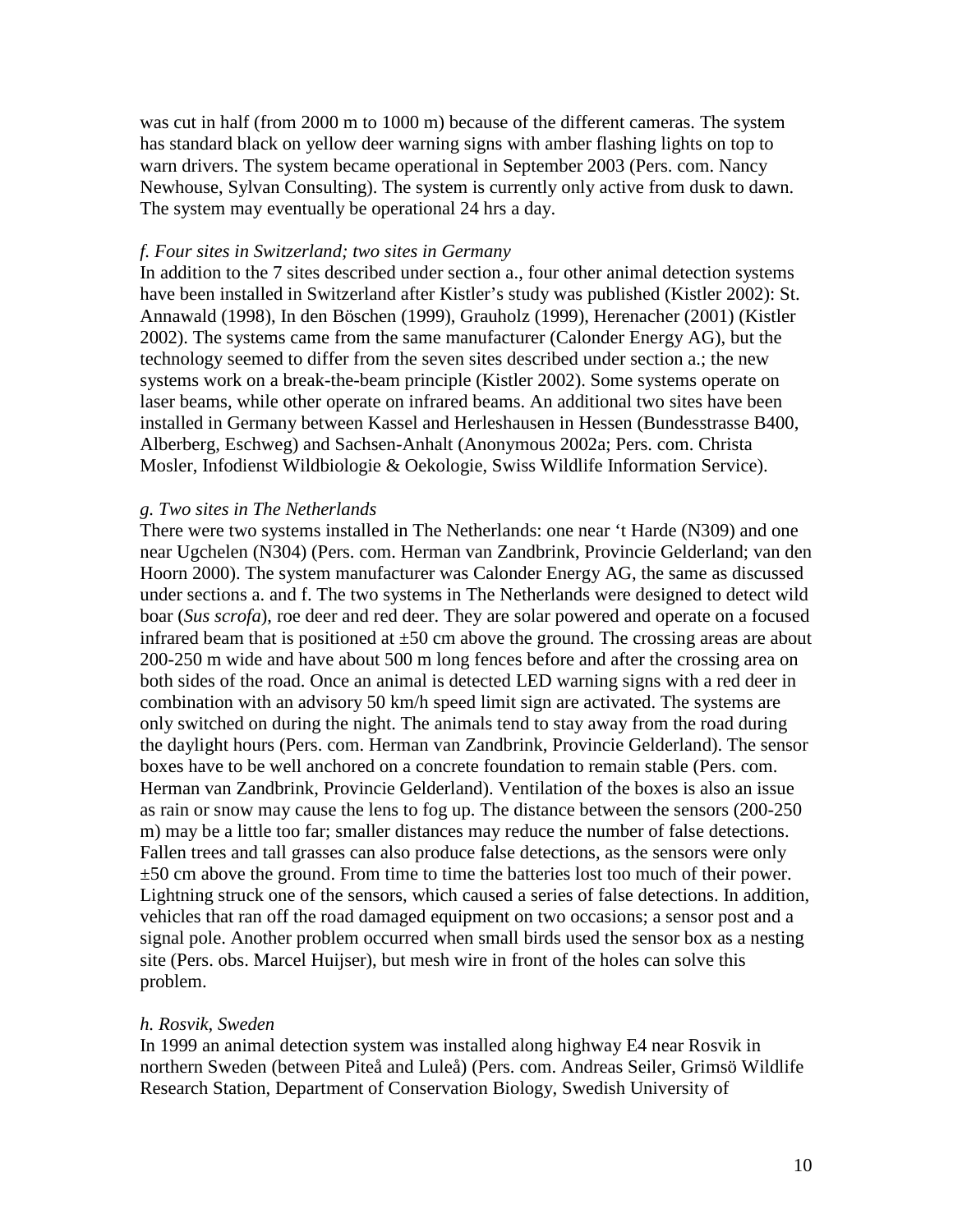Agricultural Sciences; Kjell Ståhl, Road Administration, Luleå). The system was designed by PIK AB, Karlskrona, Sweden, and it was installed by the manufacturer and the Road Administration. The system operates on a break-the-beam principle with infrared light. The system was installed in a 100 m wide opening in a fence and it was designed to detect moose. When an animal is detected lights are turned on that illuminate the highway at the crossing area. This should allow drivers to see the animal better. In addition, red warning lamps in the right-of-way are activated. A standard moose crossing sign with the text "wildlife passage" is located just before the crossing area. The electricity supply was a major problem, but that issue was solved in winter 2001/2002.

### *i. Colville, Washington, USA*

On 20 June 2000 an animal detection system was installed on Hwy 395 (mile post 290), north of Spokane, south of Colville, three miles north of Chewelah, Washington (Shipley 2001; Robinsen et al. 2002; Pers. com. J. Schafer, WSDOT Research Office; Brian Walsh, WSDOT, Traffic Safety and Operations). The system consisted of two lasers, one placed on each side of the road, two standard deer warning signs, two smaller rectangular signs that read "When Flashing", and two solar powered red flashing beacons. The system was designed by an electrical engineer (subcontracted) and manufactured inhouse at the WSDOT Research Office. The system was installed by the vendor and WSDOT. When the laser beam was broken the lights were switched on. The lasers operated on batteries with a one-week lifespan while the red strobes were solar powered. Obtaining a clear line-of-sight in the right-of-way was a problem. In addition, the sighting of the lasers proved difficult, partly because of the distance between the sensors. Sunlight heating up of the plastic boxes holding the laser equipment may have caused problems with the sighting of the laser (Shipley 2001; Robinsen et al. 2002; Pers. com. Brian Walsh, WSDOT, Traffic Safety and Operations). False detections caused the batteries to drain quicker than anticipated. Finally the system has experienced theft of solar-power units. The system was taken down spring 2002.

### *j. Marshall, Minnesota, USA*

Around June 2001 an animal detection system was installed along a 1,609 m long section of Hwy 23 at Camden State Park southwest of Marshall, Minnesota (MNDOT 2001a). The system consisted of a series of laser transmitters and receivers, and was integrated by Lewis Enterprises Inc., Saint Louis Park, MN. The vendor and MNDOT installed the system. The distance between the stations is approximately 200 m (Pers. com. Erik Lewis, Lewis Enterprises Inc.). The system had two laser beams between all stations. The lowest beam was about 65 cm from the ground, and the second beam was about 30 cm above the first (Pers. com. Robert Weinholzer, Minnesota Department of Transportation; MNDOT 2001b). The system was only triggered when both beams were broken at the same time. This reduced false detections as a result of e.g. flying birds, but not as a result of heavy fog. When both laser beams in the same segment were broken amber flashing beacons were activated that continued to flash for about one minute. The warning lights were situated on standard deer warning signs. In addition, there were advisory signs that notified drivers that they were entering a test area and that deer or other animals may be present when lights are flashing. Testing was suspended during the winter months due to high maintenance costs (MNDOT 2001b). The batteries had to be replaced more often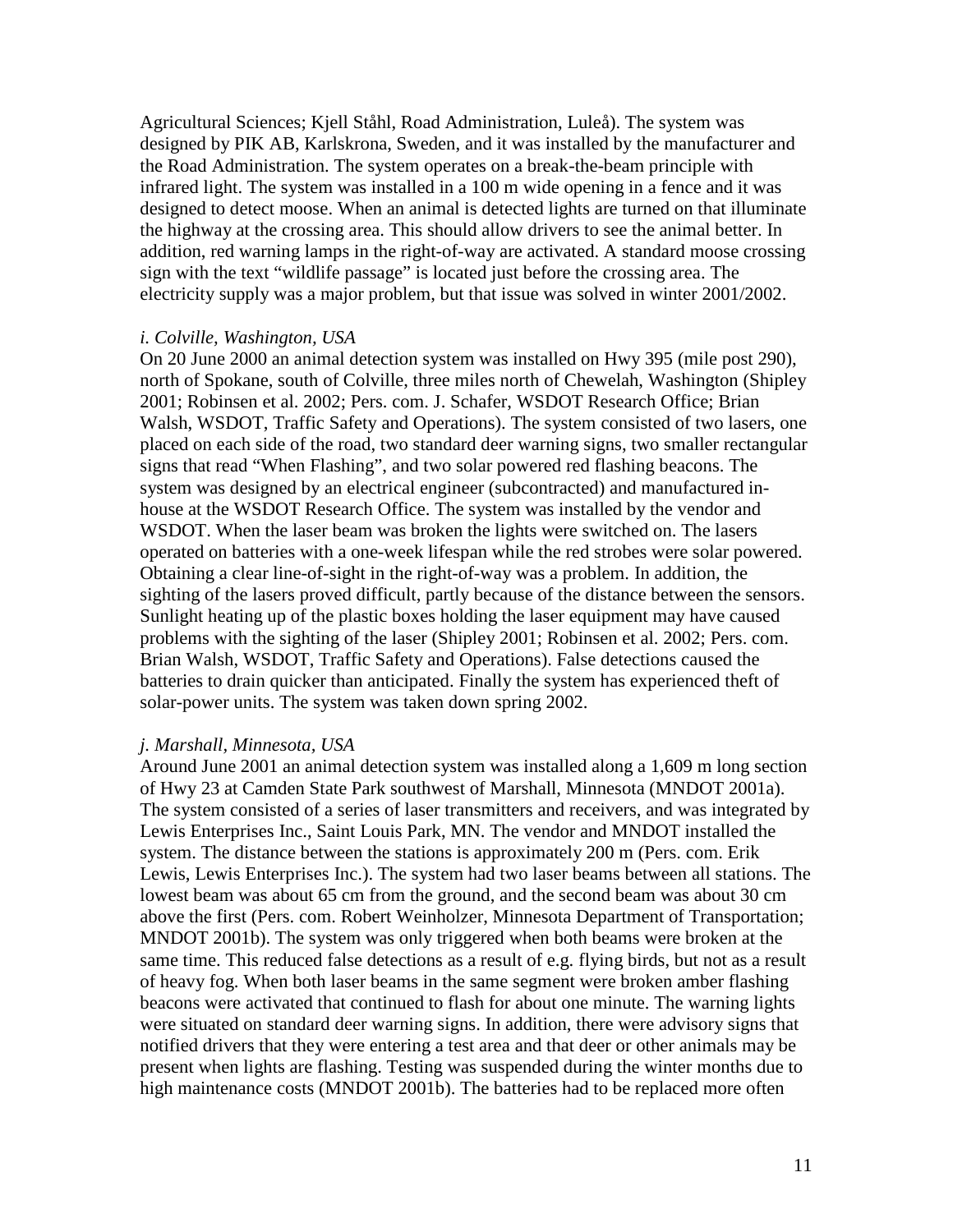than anticipated and the grass-herb vegetation between the sensors had to be mown regularly as the tall grass caused many false detections (Pers. com. Robert Weinholzer, Minnesota Department of Transportation; MNDOT 2001b)). The Minnesota Department of Transportation plans to hardwire the system in 2004. Solar panels were considered, but maintenance, vandalism and theft were considered too much of a risk. Vegetation management in the right-of-way could be reduced if weed mats or gravel strips would be situated between the sensors (Pers. com. Erik Lewis, Lewis Enterprises Inc.).

#### *k. Wenatchee, Washington, USA*

In October 2002, an animal detection system was installed along US 97A (mile post 206), near Wenatchee, Washington. When laser beams are broken along a 213 m long road section, yellow flashing beacons on 5 by 6 foot black on yellow warning signs with a deer profile are activated (WSDOT 2003a; b). The system was designed and integrated by Parks Griebble and Battelle Laboratories. Other signs that said, "when flashing", accompanied the deer signs. When the system was triggered the lights flashed for 60 s. False detections were a problem between October 2002 and January 2003. No deer were killed between October 2002 and January 2003. The system seems to operate well (Pers. com. Jennene Ring, WSDOT North Central Region Traffic Engineer). However, deer also crossed frequently just outside of the area covered by the system. In addition, deer may loiter in the right-of-way. If these deer stay there longer than one minute the signals are turned off, and drivers are no longer warned of their presence.

#### *l. Yellowstone NP, Montana, USA*

In October and November 2002 an animal detection system was installed along a 1,609 m long road section of Hwy 191 (mileposts 28-29) in Yellowstone National Park south of Big Sky, Montana (WTI 2002a; b). The system was designed and integrated by Sensor Technologies & Systems, Scottsdale, Arizona. Michiana Contracting, Plymouth, Indiana and Eagle Rock Timber, Idaho Falls, Idaho installed the system. Each transmitter sends a uniquely coded, continuous microwave RF signal to its intended receiver (STS 2002). The transmitters and receivers are mounted about 120 cm above the ground (designed to detect elk (*Cervus elaphus*)). If this signal is blocked, the receiver sends a UHF radio signal to the master station. The master station then sends the beacon-on command to the three nearest beacons. Each beacon is situated above a standard elk warning sign and signs that say, "when flashing" "next 1 mile". The flashing beacons alert on-coming traffic that there may be a large animal on or near the road. After the designated timeout period (3 minutes), the master station transmits the beacon-off command to the beacon stations. If the signal is blocked continuously, the beacons will stop flashing after 12 minutes. The system records every break-of-the-beam, how long it lasted, date, time, and section number (there are six sections on the east side of the road and nine sections on the west side of the road). It was anticipated that these data could be accessed from a remote location through a cell phone modem. However, cell phone coverage proved to be insufficient for reliable data transmission. Each station is powered by a stand-alone solar electric power system. Each station configuration has a different power system designed to meet the load requirements of that station. The solar power systems were designed to operate without down time due to darkness and snow cover, but shady spots and snow did cause a power problem at one post. An additional battery was installed to increase storage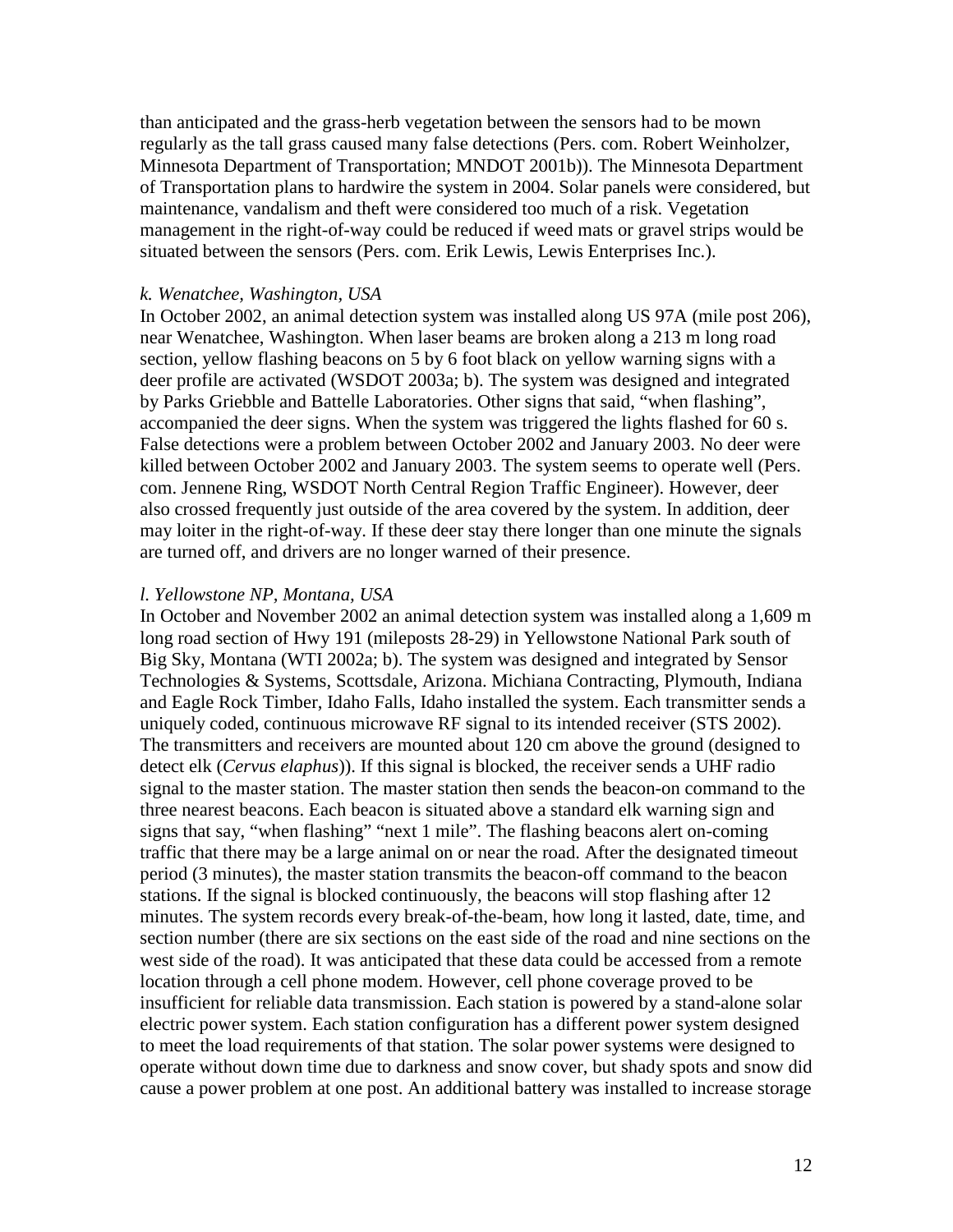capacity. However, it is unknown whether this is sufficient to solve the problem. The system has not been operational yet (situation September 2003) due to problems with the communication system at low temperatures. The system produced a large number of false detections and the vendor is in the process of replacing the communication system (situation September 2003). Snow spray from snowplows also triggered the system. In addition, a car that ran off the road damaged one of the sensors, but the car is unlikely to have received major damage from the equipment. An elk sign disappeared. Furthermore, personnel from Yellowstone National Park and local residents have expressed their concern with the dimension of the posts and equipment, and the solar panels in particular. The size of equipment is thought to have a negative effect on the landscape quality, and reflection of the sun on the solar panels is a nuisance. The system is anticipated to become operational by 1 October 2003.

#### *m. Indiana Toll Road, Indiana, USA*

In April 2002 an animal detection system was installed along the Indiana Toll Road (I-80/90, around mile posts 130-140) near South Bend, Indiana. (Pers. com. Sedat Gulen, Research Division, Indiana Department of Transportation). The system was designed and integrated by Sensor Technologies & Systems, Scottsdale, Arizona. Michiana Contracting, Plymouth, Indiana, installed the system. The total length covered by the system is 9,654 m, but the system was split up in 6 sections of 1,609 m (1 mile) each (Anonymous 2003b; Pers. com. Sedat Gulen, Research Division, Indiana Department of Transportation). A 1 mile long control section follows each 1 mile section with sensors. There are two blocks (each with 3 sections and their controls), which are 4-5 miles apart. This system is the same as described for the site in Yellowstone National Park (see section l.). The system is not operational yet due to problems with the radio system (see also section l.). The system is anticipated to become operational in the fall of 2003.

#### *n. Sequim, Washington, USA*

This system was installed along a 4,827 m long section of Hwy 101, near Sequim, on the Olympic Peninsula, Washington. In 1999 about 10% of the elk herd was radio collared (Williams, 1999; New York Times 2001; Carey 2002; Pers. com. Shelly Ament, Washington Department of Fish and Wildlife). An effort was made to radio collar lead cows, but this was not always possible. Receivers placed along the road scan for the frequencies of the individual radio collars 24 h per day. When the radio-collared individuals come within about 400 m from the road, the receivers that pick up the signal activate the flashing beacons that are linked to that receiver. There are four receivers in total. Typically only one receiver picks up the signal at the same time, but if the radiocollared individual is about halfway between two receivers, the signal may be picked up by both receivers. Two receivers are linked to only one flashing beacon (at both ends of the road section). The two other receivers are each linked to two flashing beacons, one for each travel direction. Standard black on yellow elk crossing signs that say "elk x-ing" accompany the flashing beacons. The system was designed and integrated by Shelly Ament and Dave Ruben, mostly with off the shelf equipment. WSDOT and the Washington Department of Fish and Wildlife installed the system. To block false detections, a device that counted the pulses of the radio signal had to be added. This device filtered out signals from other, non-elk, radio transmitters. The system became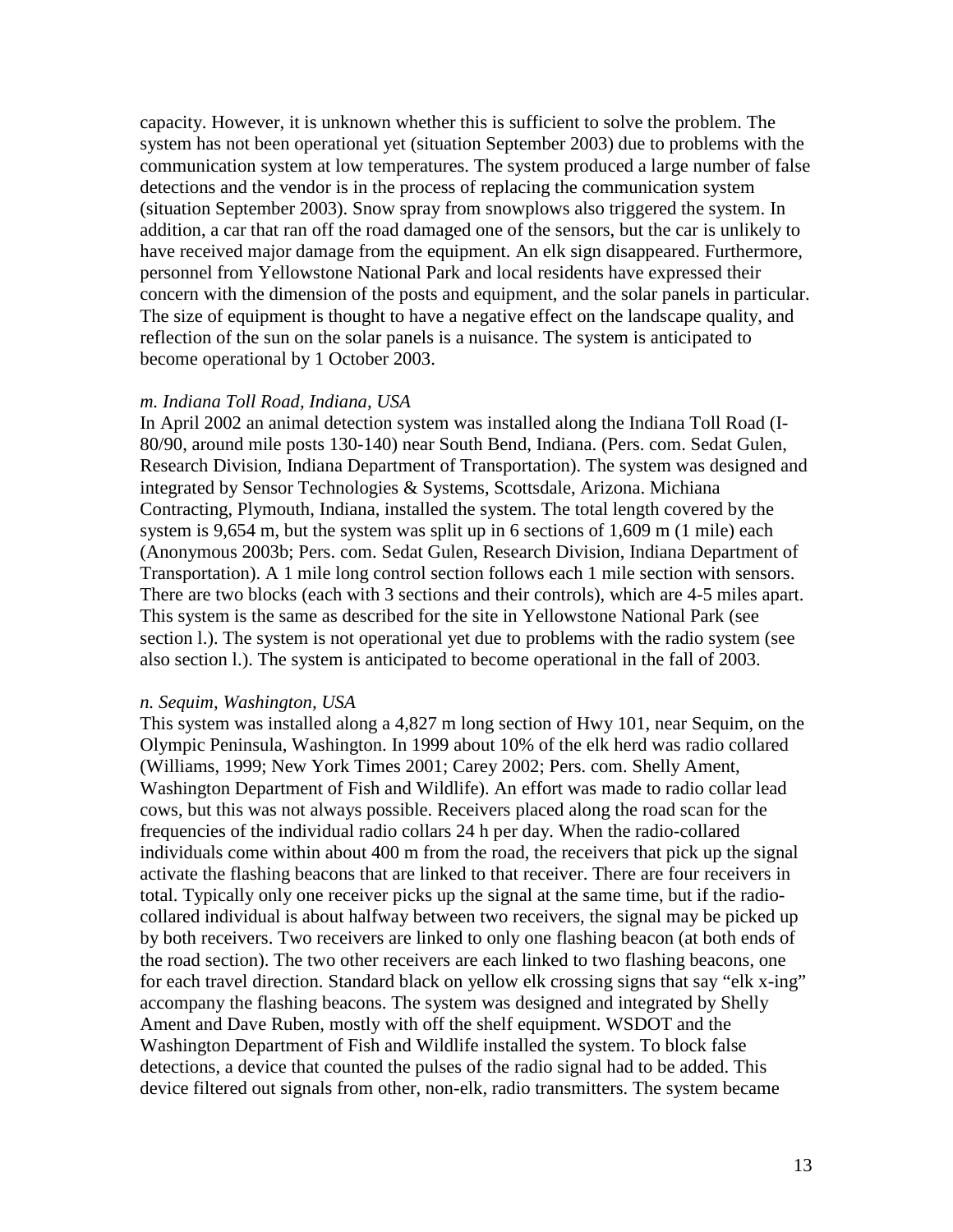operational in fall 2000. The batteries of the radios have a three-year life span, but most of them last much longer. A second capture session took place in March 2003. There were 8 elk (7 cows, 1 bull) with a radio collar in September 2003. The system seems to work well, even after a change in habitat use caused the elk to cross the road more frequently than they used too. Maintenance was limited to replacing the battery pack of a receiver and some minor repairs to a receiver. Some signs were vandalized (paint), but the signs were cleaned relatively easily afterwards.

### *o. Harris, Saskatchewan, Canada*

In April 2002 a 5 km long section of Hwy 7 (km control section 7-04, km 0-6), near Harris, Saskatchewan, Canada, was equipped with a system that detects vehicles (Anonymous 2001; SHT 2002). Once vehicles are detected, units in the roadside are activated that alert deer through a variety of noise and light signals (IRD 2002; Pers. com. Jim Wirachowsky and Rob Bushman, International Road Dynamics). The system was designed and installed by International Road Dynamics (IRD, Saskatoon, Saskatchewan Canada). The units in the roadside are about 230 m apart and consist of a small cabinet with electronics, sensors for vehicle detection, and an animal warning device (Pers. com. Bushman, International Road Dynamics). The units are powered by solar panels and batteries. When no vehicles are present the system is not active. The communication system and power supply have been improved since the system was installed (Pers. com. Rob Bushman, International Road Dynamics). In addition, MP3 players were added which allow for a great variety of sounds to be recorded and played. The system will be tested for two years. The effectiveness will be evaluated by a committee that include the vendor (IRD), SGI, Saskatchewan Highways and Transportation, Saskatchewan Environment, Saskatchewan Wildlife Federation, Royal Canadian Mounted Police, Canadian Automobile Association, Saskatoon and Area Safety Council and the West Central Municipal Government Committee (Anonymous, 2002b).

# **Planned systems**

In addition to the animal detection and animal warning systems that have been installed (section a. through o.), we identified 20 additional locations for which an animal detection or animal warning system is planned (section p. through t., see below).

# *p. Thompsontown, Pennsylvania, USA*

An animal detection system will be installed in October 2003 along a  $\pm 804$  m long section of Hwy 22/322 (between mile posts 360-361), just east of Thompsontown, Pennsylvania, approximately 35 miles northwest of Harrisburg (Edwards and Kelcey 2003; Pers. com. Pat Wright and Marcel Huijser, Western Transportation Institute - MSU). It is a four-lane highway with two lanes in each direction and a grass median. The system was designed and integrated by Oh Deer, Inc., Mason City, Iowa. The cost of the system is \$90,000. PENNDOT and the vendor will install the system, which is designed to detect white-tailed deer in an area, as opposed to a "break-the-beam-system". The microwave detectors cover the entire right-of-way and should filter out moving vehicles, swaying branches, rain and snow. The 17 posts (each with 2 sensor units) will be placed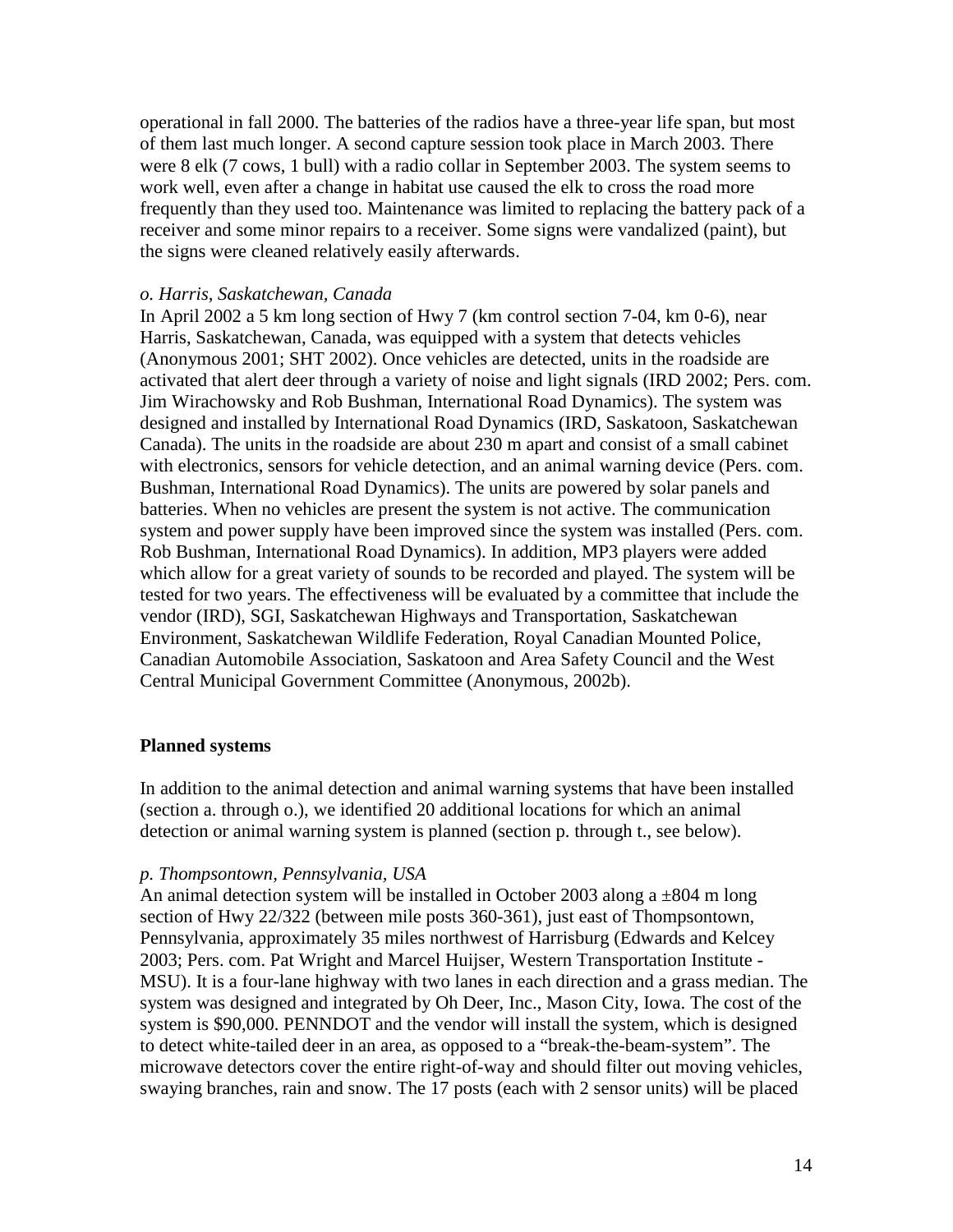at approximately 91 m intervals along the side of the road, and they will operate on solar power. Hardwiring was calculated at more than \$50,000 whereas the cost for solar panels was estimated at \$7,500 (Edwards and Kelcey 2003). Standard deer crossing signs (black on yellow) will be combined with yellow flashing lights and additional signs that say "when flashing", "next  $\frac{1}{2}$  M". Signs that say "animal detection test section ahead" and "end test section" will be installed before and after the sensors.

#### *q. McDonald creek area, California, USA*

The California Department of Transportation (CALTRANS), District 1, has identified a 965 m long road section along Hwy 101 where elk cross the road frequently. The road section lies between mileposts 114.18 and 115.52, in Humboldt State Park, McDonald Creek area, near Eureka. This area has had a concentration of collisions, resulting in dozens of human injuries, and many dead elk (Pers. com. Susan Taylor, North Region Environmental Management Branch, California Department of Transportation). At this time there is a flashing warning light in place to alert drivers, but the flashing is continuous, independent of the presence of the elk. Since drivers tend to ignore permanent warning signs, CALTRANS is interested in installing an animal detection system. However, funding is not anticipated until summer 2004.

### *r. Preacher Canyon, Arizona, USA*

State Route 260 from Payson to the Mogollon Rim in Arizona, northeast of Phoenix, Arizona, is being widened (Dodd et al. 2003; Pers. com. Norris Dodd and Jeff Gagnon, Arizona Game and Fish Department). This road section is known for its high number of collisions with elk. To reduce the collisions and to make the road more permeable to wildlife, a total of 17 bridges and underpasses will be built. The first section, Preacher Canyon, has been completed already. There are two wildlife underpasses located in this section near Little Green Valley. In addition, wildlife fencing (500 m road length), jumpouts and one-way gates have been provided for. Although the underpasses are used intensively, many elk and white-tailed deer walk along the fence and cross the road at the end of the fence (Dodd et al. 2003). This has been demonstrated through infrared video images. In addition, the Arizona Game and Fish Department has tracked elk movements and highway crossings through GPS telemetry and assessed the wildlife-vehicle collision rate for nearly two years. This monitoring will be conducted an additional two years after fencing. Furthermore, the Arizona Game and Fish Department has proposed to install animal detection systems at two fence ends in the Preacher Canyon area, on both sides of the road. One section is 1-1.2 km in road length, and the other measures about 1.5 km (Pers. com. Norris Dodd, Arizona Game and Fish Department). Funding is not expected until spring 2004.

#### *s. Pinedale, Wyoming, USA*

A 3,218 m long road section of Hwy 191, west of Pinedale, Wyoming has a concentration of animal-vehicle collisions with pronghorn (*Antilocapra americana*) (Pers. com. Matthew Johnson, Wyoming Department of Transportation). The Wyoming Department of Transportation has proposed to install an animal detection system along this section. Funding is not anticipated until fall 2003.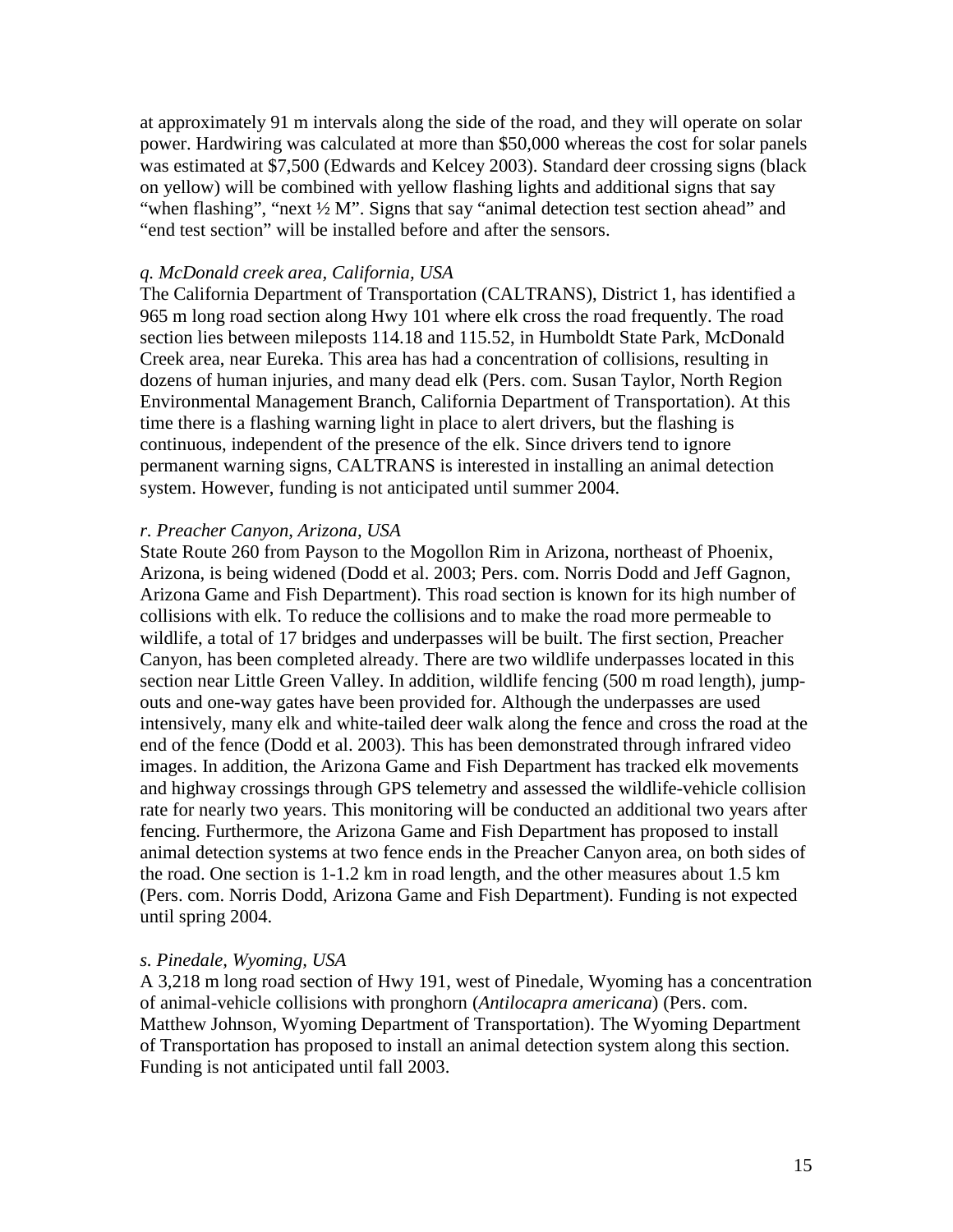## *t. Maine, USA*

Ungulate-vehicle collisions are a major safety concern in Maine. There are two locations that are potential candidates for the installation of animal detection systems: Hwy 1 between Presque Isle and Caribou, and an 804 m long road section on Hwy 4 near Rangeley (Pers. com. Robert van-Riper, Maine Department of Transportation). Both locations have a history of ungulate-vehicle collisions with moose as well as white-tailed deer. Funding is not anticipated until fall 2003.

## *u. 15 sites, Germany*

15 sites are currently in the planning phase in Germany (Pers. com. Giacomo Calonder, Calonder Energy, Switzerland). No further details are available at this time.

# **Additional issues**

During operation and maintenance a range of problems and other issues were identified (see section a. through o.). We grouped them into four categories: false positives, false negatives, maintenance, and landscape, ecology and animals (Table 3). The table shows that area-cover and break-the-beam systems seem to be particularly vulnerable to false positives and false negatives. False positives occur if the system is triggered by causes other than the presence of large animals (target species). This also emphasizes an important limitation of animal detection systems; they are only intended to detect certain large species and they do not attempt to reduce collisions with relatively small species. False negatives occur if a large animal is present, but the system fails to detect it. Most of the causes of false positives and false negatives have already been discussed (see section a. through o.), but some have not been explicitly mentioned yet. For example, cars on driveways or side roads can also trigger area-cover detector systems and break-the-beam systems. If the driveways or side roads receive only little use, one could decide to accept a certain number of false positives. Another strategy is to accept a certain number of "gaps" in the detection system at the location of the driveways or side roads. Another problem occurs when animals pass the sensors and then loiter in the right-of-way or on the road. Most animal detection systems do not detect the animals once they have passed the sensors. This results in false negatives as the warning signs are typically switched off within a couple of minutes. Other false negatives can occur if the sensors are placed close to the road and if the animal approaches the road very quickly. If the warning signs are placed at relatively great intervals drivers may not pass a warning sign before they are confronted with a large animal. This potential problem could be addressed by installing warning signs at short intervals. Another option is to install animal detection systems at short road sections in combination with a fence that funnels the animals through the narrow crossing area.

Radio collar systems such as the one in Sequim (section n.) can also produce false negatives. It is unlikely that all the individuals in a certain area can be equipped with radio collars. As a consequence, the animals without a radio collar are only detected if radio-collared animals accompany them. Therefore the system only works well for highly gregarious species. The system also works much better for a resident population than for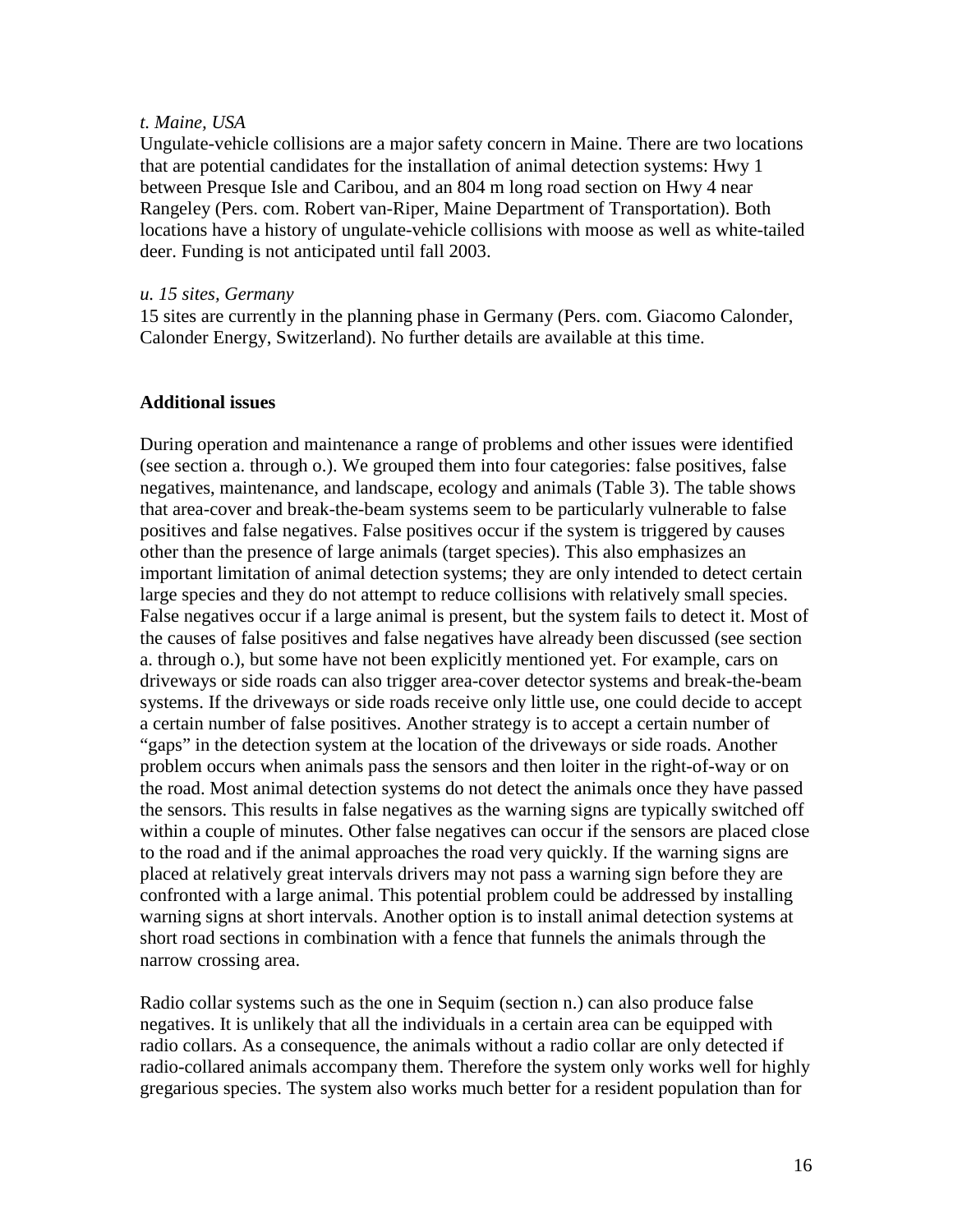Table 3. Summary of the issues, problems and experiences with operation and maintenance of the animal detection and animal warning systems.  $\sqrt{ }$  = problem has been reported or issue applies,  $(\sqrt{ })$  = problem has not been reported, but it could occur.  $1 =$  For Swedish system that illuminates the road at the crossing area and that has red warning lights in the right-of-way.

| Issues, problems and experiences                    | Passive<br>detector<br>systems | Break-<br>the-beam phone<br>systems | Geo-<br>system | Radio-<br>collar<br>system | Deer<br>warning<br>system |
|-----------------------------------------------------|--------------------------------|-------------------------------------|----------------|----------------------------|---------------------------|
| False positives                                     |                                |                                     |                |                            |                           |
| Moving or growing vegetation                        |                                |                                     |                |                            |                           |
| Flying birds, nesting birds, rabbits                |                                |                                     |                |                            |                           |
| Wind, rain, water, fog, snow spray (snowplows)      |                                |                                     |                |                            |                           |
| Sun, heat, unstable sensors                         |                                |                                     |                |                            |                           |
| Insufficient ventilation in box (fog on lens)       |                                |                                     |                |                            |                           |
| Frost, low temperatures                             |                                |                                     |                |                            |                           |
| Lightning                                           | $(\vee)$                       |                                     | $(\vee)$       | $(\sqrt{2})$               | $(\sqrt{2})$              |
| Long distance between transmitter and receiver      |                                |                                     |                |                            |                           |
| Traffic on road                                     |                                |                                     | $(\vee)$       |                            |                           |
| Traffic on driveways or side road                   | $(\vee)$                       |                                     |                |                            |                           |
| Passing trains                                      |                                |                                     |                |                            |                           |
| Signals from other transmitters                     |                                |                                     |                | V                          |                           |
| False negatives                                     |                                |                                     |                |                            |                           |
| Curves, slopes not covered by sensors               | $(\sqrt{2})$                   |                                     |                |                            |                           |
| Loitering animals in right-of-way not detected      | $(\sqrt{2})$                   |                                     | $(\vee)$       |                            |                           |
| None of the individuals that cross have collars     |                                |                                     |                |                            |                           |
| Not feasible for non-gregarious species / migrants  |                                |                                     |                |                            |                           |
| Insufficient warning time                           | $(\vee)$                       | $(\vee)$                            | $(\sqrt{2})$   |                            |                           |
| Some systems are only active during the night       |                                |                                     |                |                            |                           |
| Maintenance                                         |                                |                                     |                |                            |                           |
| Maintenance costs (e.g. mowing, power, fences)      | $(\sqrt{2})$                   |                                     | $(\vee)$       | $(\sqrt{2})$               |                           |
| Shade/snow on solar panels                          | $(\sqrt{2})$                   |                                     | $(\vee)$       | $(\sqrt{2})$               |                           |
| Vandalism and theft of e.g. solar panels            |                                |                                     |                |                            |                           |
| Safety (cars of road)                               | $(\sqrt{2})$                   |                                     |                |                            |                           |
| Broken sensors, warning lights or other equipment   |                                |                                     |                |                            |                           |
| Period required to solve technical difficulties     |                                |                                     |                |                            |                           |
| Signs (standardization, liability)                  |                                |                                     |                |                            |                           |
| No remote access to data (no cell phone coverage)   | $(\vee)$                       |                                     |                | $(\vee)$                   | $(\vee)$                  |
| Landscape, ecology, animals                         |                                |                                     |                |                            |                           |
| Landscape aesthetics                                | $(\sqrt{2})$                   |                                     |                | $(\sqrt{2})$               | $(\sqrt{ } )$             |
| Animals crossing areas may change overtime          |                                |                                     |                |                            |                           |
| Animals may wander between fences (if present)      |                                |                                     |                |                            |                           |
| Small animals (non-target species) are not detected |                                |                                     |                |                            |                           |
| Animals may adapt and are no longer deterred        |                                |                                     |                |                            |                           |
| Not suitable for high traffic volumes               |                                |                                     |                |                            |                           |
| Continuous effort to capture animals                |                                |                                     |                |                            |                           |
| Stress for the animals involved                     |                                |                                     |                |                            |                           |
| Not in habitat linkage zones (sound, light)         |                                | $\sqrt{1}$                          |                |                            |                           |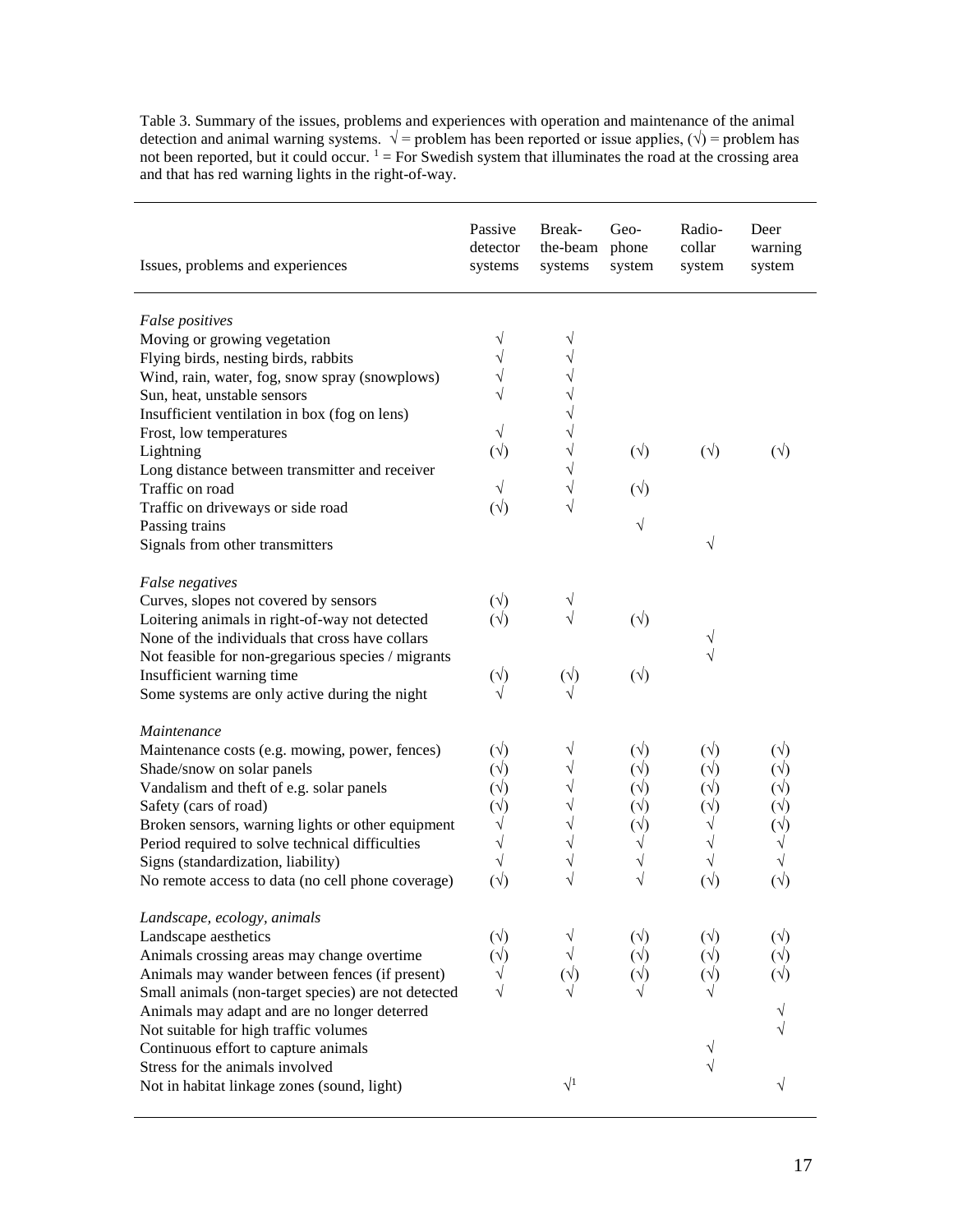migrants from far away locations that may only cross the road once or twice per year. The radio-collar system requires re-collaring effort. The batteries of the radio collars usually run out after several years and then they must be replaced. In addition, individuals may die as a result of hunting, injuries or old age. Experts usually minimize the stress for the animals during capturing and handling, but the animals are exposed to a certain amount of stress during capturing and handling, and as a result of carrying a radio collar.

The animal warning system is special in the sense that it depends on alerting animals when a vehicle approaches. Many animal species have been shown to adapt to disturbance if this is not accompanied by an immediate and real threat. Therefore, the audio and visual signals produced by the stations in the right-of-way may not scare the animals away from the road once they have been exposed to it for a certain time. However, the animals do not necessarily have to flee away from the right-of-way to reduce the number of collisions. If the animals learn to associate the audio and visual signals with approaching vehicles, they may be less likely to enter the road at that time. If animal warning systems are effective one should probably avoid installing them in areas that have been identified as habitat linkage zones because they promote wildlife movement, especially for dispersing individuals. These individuals may not have been exposed to the audio and visual signals before, and animal warning systems may cause a habitat linkage zone to be less effective. Additionally, these systems are not well suited for high traffic flows since the animal warnings would be running continuously in such locations.

All systems have or can have a wide variety of maintenance issues. In addition, most systems require a period during which major technical problems are identified and solved. Ironically, the presence of posts and equipment in the right-of-way may also be a problem on its own. Animal detection systems and animal warning systems may help reduce the number of animal-vehicle collisions, but they are also a potential safety hazard to vehicles that run off the road. This could lead to liability claims. Finally, as more animal detection and animal warning systems are installed, signage will have to be standardized.

# **DISCUSSION AND CONCLUSION**

This overview shows that a wide variety of animal detection and animal warning systems have been installed across North America and Europe. Many of the systems encountered technical problems or experienced false positives, false negative or maintenance issues. This was to be expected since most animal detection and animal warning systems are new applications of relatively new technology. In addition, the systems are typically exposed to rain, snow, heat and frost. A few systems seem to have resolved most of the problems and operate well. Examples are the Swiss system (section a., f. and g.), the Finnish system (section b. and c.) and, although still in an experimental stage, the geophone system (section d.) and the radio collar system (section n.). However, each system type has its own (potential) strengths and weaknesses, and one has to review them carefully before installing a system in a particular location.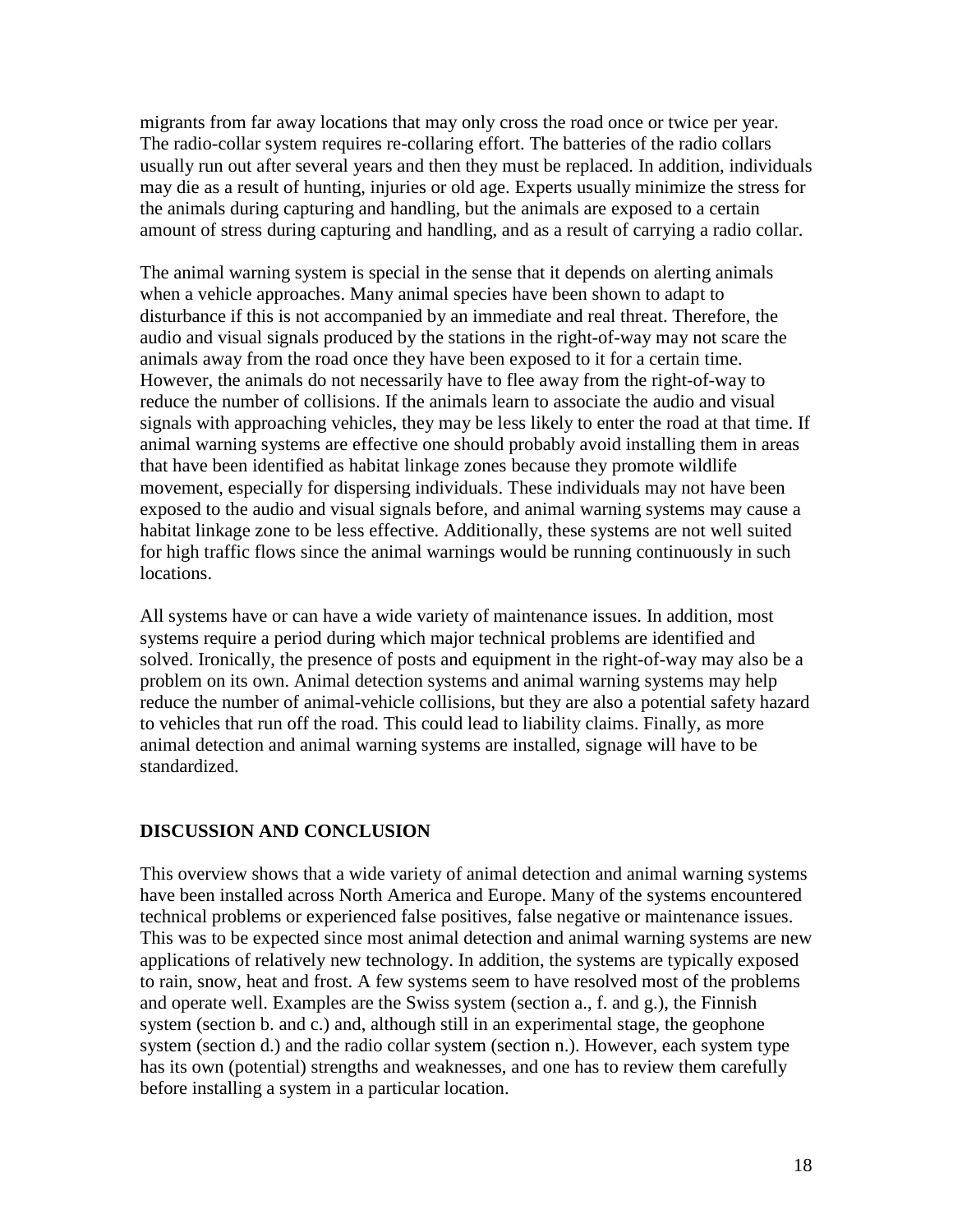It is important that animal detection systems produce very few false positives and false negatives. False positives may cause drivers to eventually ignore activated signs, and false negatives present drivers with a hazardous situation. Driver response through reduced vehicle speed or increased alertness determines how effective animal detection systems really are. Previous studies have shown that drivers do not always substantially reduce their speed in response to activated warning signs (Muurinen & Ristola 1999; Gordon & Anderson 2002). Drivers may only reduce their speed when road and weather conditions are bad or when the warning signs are accompanied with a maximum speed limit sign (Muurinen & Ristola 1999; Kistler 1998). However, failure to substantially reduce vehicle speed under all circumstances does not necessarily make animal detection systems ineffective. Minor reductions in vehicle speed are important too since a small decrease in vehicle speed is associated with a disproportionately large decrease in the risk of a fatal accident (Kloeden et al. 1997). In addition, activated warning signs are likely to make drivers more alert. Driver reaction time to an unusual and unexpected event can be reduced from 1.5 s to 0.7 s if drivers are warned (Green 2000). When we assume a vehicle speed of 88 km/h (55 MPH), increased driver alertness can reduce the stopping distance of the vehicle by 21 m (68 ft). Only one study has addressed the ultimate parameter of system effectiveness. Kistler (1998) has shown that the passive infrared detection systems in Switzerland (section a.) were able to reduce the number of animalvehicle collisions by 82%. This is an encouraging result, but further evaluation of different systems under different circumstances is required before we can generalize Kistler's conclusion.

We conclude that animal detection and animal warning systems have the potential to be an effective mitigation tool. However, animal detection and animal warning systems are not the perfect solution for every location. They are one tool in the transportation professional's arsenal and should be implemented only in situations where they are more desirable than other mitigation techniques. In addition, further research and development is needed before animal detection and animal warning systems can be applied on a wide scale.

# **ACKNOWLEDGEMENTS**

This paper is part of a larger study that explores the operation and maintenance aspects of animal detection systems, their effectiveness, and their potential applications. The study is funded by the Federal Highway Administration and 15 departments of transportation: Alaska Department of Transportation and Public Facilities, and the Departments of Transportation of California, Indiana, Iowa, Kansas, Maryland, Montana, Nevada, New Hampshire, New York, North Dakota, Oregon, Pennsylvania, Wisconsin, and Wyoming. We would also like to thank all the people who contributed to this paper by sharing information and their experiences with the systems discussed in this paper. Finally we thank Bethanie Walder and Edgar van der Grift for reviewing a draft of this paper.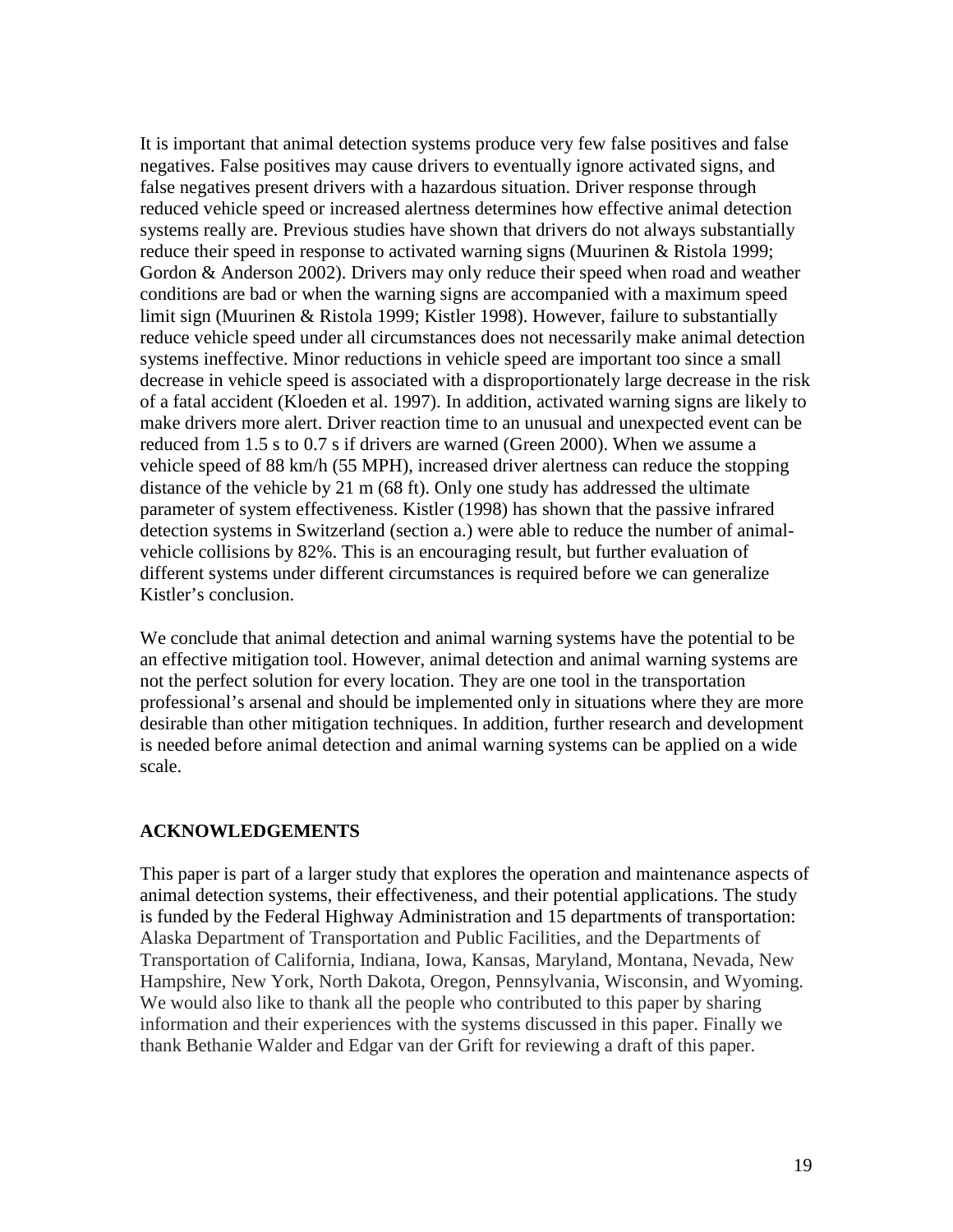## **LITERATURE**

Allen, R.E. & D.R. McCullough. 1976. Deer-car accidents in southern Michigan. Journal of Wildlife Management 40: 317-325.

Anonymous. 2002a. Infodienst Wildbiologie & Oekologie. Jahresbericht 2001. Zürich, Switzerland.

Anonymous. 2002b. Evaluation Framework—Draft. IRD Deer Warning Device.

Anonymous. 2003a. Counter measures toolbox. Chapter 1. Deer-Vehicle Crash Information Clearinghouse. Available from the internet. URL:<http://www.deercrash.com/Toolbox/CMToolboxChapter1.pdf> Accessed 9 September 2003.

Anonymous. 2003b. Quarterly Reports: January– March 2003. Research Division, Indiana Department of Transportation, Joint Transportation Research Program. Available from the internet. URL: [http://rebar.ecn.purdue.edu/JTRP/ProgAdmin/Quarterly\\_Reports/2495\\_1\\_03.pdf](http://rebar.ecn.purdue.edu/JTRP/ProgAdmin/Quarterly_Reports/2495_1_03.pdf) Accessed 15 August 2003.

Bendix. 2002. Bendix Xvision system service data. Available from the internet. URL: <http://www.bendix.com/downloads/195160.pdf> Accessed 9 September 2003.

Cadillac. 2003. DeVille night vision. Available from the internet. URL: <http://www.cadillac.com/cadillacjsp/models/feature.jsp?model=deville&feature=nightvision> Accessed 9 September 2003.

Carey, M. 2002. Addressing wildlife mortality on highways in Washington. Pages 605-610 in: Proceedings of the International Conference on Ecology and Transportation, 24-28 September 2001, Keystone, CO, USA.

Clevenger, A.P., B. Chruszcz & K. Gunson. 2001. Highway mitigation fencing reduces wildlife-vehicle collisions. Wildlife Society Bulletin 29: 646-653.

Clevenger, A.P., B. Chruszcz, K. Gunson & J. Wierzchowski. 2002. Roads and wildlife in the Canadian Rocky Mountain Parks – Movements, mortality and mitigation. Final report to Parks Canada, Banff, Alberta, Canada.

Conover, M.R. 1997. Monetary and intangible valuation of deer in the United States. Wildlife Society Bulletin 25: 298-305.

Conover, M.R., W.C. Pitt, K.K. Kessler, T.J. DuBow & W.A. Sanborn. 1995. Review of human injuries, illnesses, and economic losses caused by wildlife in the United States. Wildlife Society Bulletin 23: 407- 414.

Dodd, N., J. Gagnon & R. Schweinsburg. 2003.Quarterly progress report 6. Evaluation of measures to minimize wildlife-vehicle collisions and maintain wildlife permeability across highways. Arizona Game and Fish Department Research Branch, Phoenix, AZ, USA.

Edwards and Kelcey. 2003. A review of the proposed animal vehicle crash mitigation using advanced technology (draft). Along SR 0022, Delaware Township, Juniata County, PA, in PENNDOT engineering district 2-0. Edwards and Kelcey, Philadelphia, PA, USA.

Farrell, J.E., L.R. Irby & P.T. McGowen. 2002. Strategies for ungulate-vehicle collision mitigation. Intermountain Journal of Sciences 8 (1): 1-18.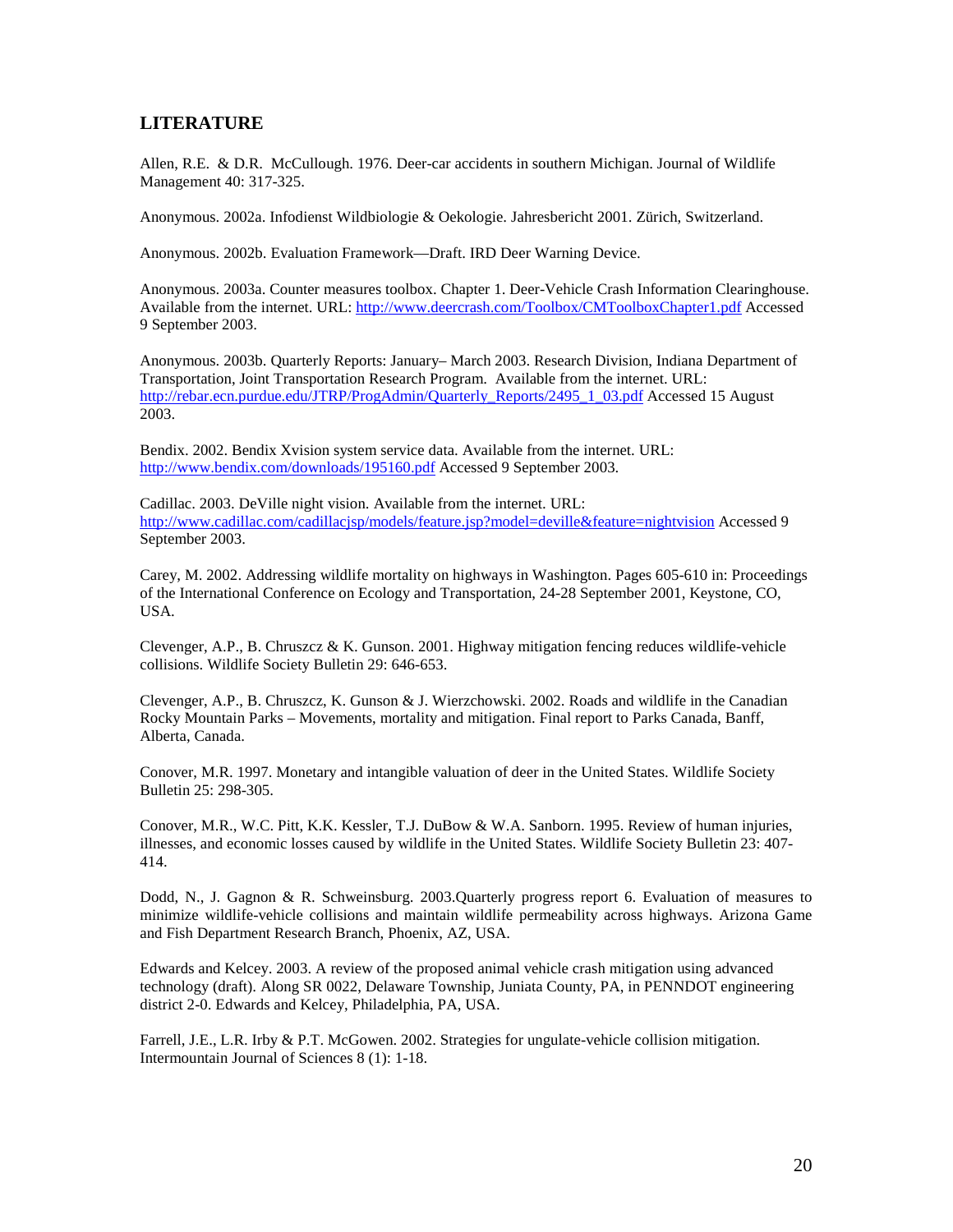Foster, M.L. & S.R. Humphrey. 1995. Use of highway underpasses by Florida panthers and other wildlife. Wildlife Society Bulletin 23: 95-100.

Gordon, K., S.H. Anderson, B. Gribble, M. Johnson. 2001. Evaluation of the FLASH (Flashing Light Animal Sensing Host) system in Nugget Canyon, Wyoming. Wyoming Cooperative Fish and Wildlife Research Unit. University of Wyoming, Laramie, WY, USA.

Gordon, K.M. & S. H. Anderson. 2002. Motorist response to a deer-sensing warning system in western Wyoming. Pages 549-558 in: Proceedings of the International Conference on Ecology and Transportation, 24-28 September 2001, Keystone, CO, USA.

Green, M. 2000. "How long does it take to stop?" Methodological analysis of driver perception-brake times. Transportation Human Factors 2: 195-216.

Groot Bruinderink, G.W.T.A. & E. Hazebroek. 1996. Ungulate traffic collisions in Europe. Conservation Biology 10: 1059-1067.

Hoorn, D. van den. 2000. Reflector of laserstraal: beter dan "wildspiegel". Aantal aanrijdingen met grofwild op Veluwe nog veel te groot. Het Edelhert 35 (1): 9-12.

Hughes, W.E., A.R. Saremi & J.F. Paniati. 1996. Vehicle-animal crashes: an increasing safety problem. Institute of Transportation Engineers Journal 66: 24-28.

Huijser, M.P. & P.J.M. Bergers. 2000. The effect of roads and traffic on hedgehog (*Erinaceus europaeus*) populations. Biological Conservation 95: 111-116.

IRD. 2002. Wildlife warning system. IRD (International Road Dynamics), Saskatoon, SK, Canada. Available from the internet. URL: [http://www.irdinc.com/english/pdf/sys/safety/Wildlife\\_0202.pdf](http://www.irdinc.com/english/pdf/sys/safety/Wildlife_0202.pdf) Accessed 15 August 2003.

Kinley, T.A., H.N. Page & N.J. Newhouse. 2003. Use of Infrared Camera Video Footage from a Wildlife Protection System to Assess Collision-Risk Behavior by Deer in Kootenay National Park, British Columbia. Sylvan Consulting Ltd., Invermere, BC, Canada.

Kistler, R. 1998. Wissenschaftliche Begleitung der Wildwarnanlagen Calstrom WWA-12-S. Juli 1995 – November 1997. Schlussbericht. Infodienst Wildbiologie & Oekologie, Zürich, Switzerland.

Kistler, R. 2002. Wildwarnanlagen bewähren sich. CH Wild Info (1): 1-2. Available from the internet. URL: [http://www.wild.unizh.ch/winfo/winfo\\_pdf/winfo021.pdf](http://www.wild.unizh.ch/winfo/winfo_pdf/winfo021.pdf) Accessed 12 August 2003.

Kloeden, C.N., A.J. McLean, V.M. Moore & G. Ponte. 1997. Traveling speed and the risk of crash involvement. Volume 1 – Findings. NHMRC Road Accident Research Unit, The University of Adelaide, Australia.

Muurinen, I. & T. Ristola. 1999. Elk accidents can be reduced by using transport telematics. Finncontact. 7 (1): 7-8. Available from the internet. URL:<http://www.tiehallinto.fi/fc/fc199.pdf> Accessed 8 August 2003.

MNDOT. 2001a. New deer alert system may lessen motorist-deer collisions in Minnesota. Minnesota Department of Transportation. News release. 12 June 2001. Available from the internet. URL: <http://www.dot.state.mn.us/d8/newsrels/01/0612deeralertsystem.html> Accessed 15 August 2003.

MNDOT. 2001b. MN/DOT suspends deer alert system test near Marshall during winter months. Minnesota Department of Transportation. News release. 9 November 2001. Available from the internet. URL: <http://www.dot.state.mn.us/newsrels/01/11/09deeralert.html> Accessed 15 August 2003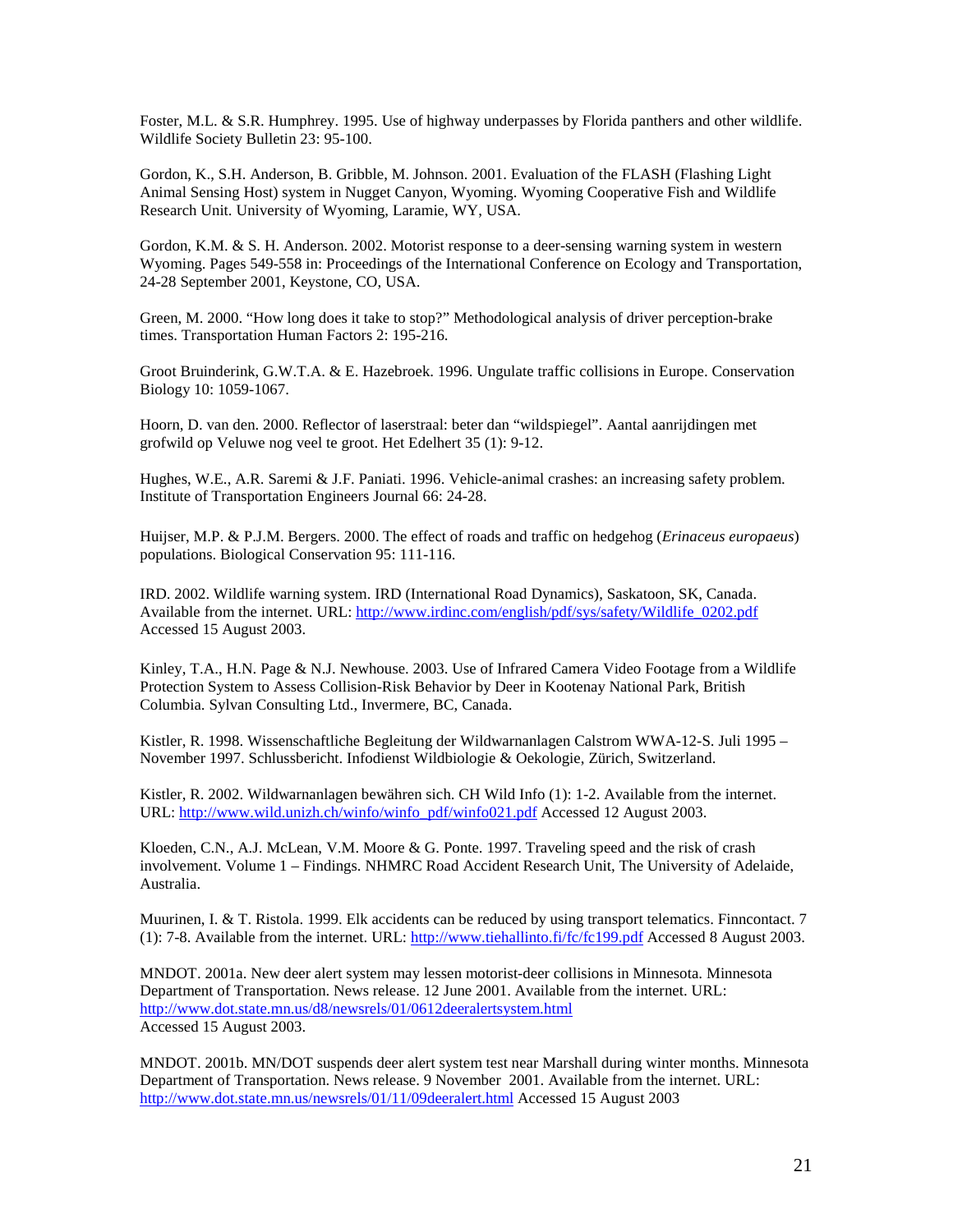New York Times. 2001. Sequim Journal: elk that call ahead to cross the highway. The New York Times, 2 January 2001. Available from the internet. URL:

[http://www.nytimes.com/2001/01/02/technology/02ELK.html?ex=1061092800&en=463ee007e20722bc&e](http://www.nytimes.com/2001/01/02/technology/02ELK.html?ex=1061092800&en=463ee007e20722bc&ei=5070)  $i=5070$  Accessed 14 August 2003.

Pojar, T.M. R.A. Prosence, D.F. Reed & T.N. Woodard. 1975. Effectiveness of a lighted, animated deer crossing sign. Journal of Wildlife Management 39: 87-91.

Proctor, M.F. 2003. Genetic analysis of movement, dispersal and population fragmentation of grizzly bears in southwestern Canada. Dissertation. The University of Calgary, Calgary, Canada.

Reeve, A.F. & S.H. Anderson. 1993. Ineffectiveness of Swareflex reflectors at reducing deer-vehicle collisions. Wildlife Society Bulletin 21: 127-132.

Robinson, M., P. McGowen, A. Habets & C. Strong. 2002. Safety Applications of ITS in Rural Areas. Science Applications International Corporation, McLean, VA, USA. Available from the internet. URL: [http://www.itsdocs.fhwa.dot.gov/JPODOCS/REPTS\\_TE/Contents.htm](http://www.itsdocs.fhwa.dot.gov/JPODOCS/REPTS_TE/Contents.htm) Accessed 14 August 2003.

Romin, L.A. & J.A. Bissonette. 1996. Deer-vehicle collisions: status of state monitoring activities and mitigation efforts. Wildlife Society Bulletin 24: 276-283.

SHT. 2002. Pilot project to deter wildlife-vehicle collisions. News Release, Highways & Transportation - 326. 9 May 2002. Saskatchewan Highways & Transportation, Regina, Canada. Available from the internet. URL: <http://www.gov.sk.ca/newsrel/releases/2002/05/09-326.html> Accessed 15 August 2003.

Shipley, L.A. 2001. Evaluating Wolfin as a repellent to wildlife on roads in Washington and the feasibility of using deer-activated warning signs to reduce deer-automobile collisions on highways in Washington. Research report. Research Project #T9902. Department of Natural Resource Sciences, Washington State University, Pullman, WA, USA.

STS. 2002. Roadway animal detection system. Operator's manual and installation guide. RADS-00-007- OM, 16 October 2002, Revision 4. Scottsdale, Arizona, USA.

Taskula, K. 1997. The moose ahead. Traffic Technology International: 170-173.

Taskula, K. 1999. Elk warning system on highway 7. Tielaitos, Helsinki, Finland.

Tschudin, M. 1998. Erfolgreiche Wildwarnanalgen. CH Wild Info (6): 1-2. Available from the internet. URL: [http://www.wild.unizh.ch/winfo/winfo\\_pdf/winfo986.pdf](http://www.wild.unizh.ch/winfo/winfo_pdf/winfo986.pdf) Accessed 12 August 2003.

Ujvári, M., H.J. Baagøe & A.B. Madsen. 1998. Effectiveness of wildlife warning reflectors in reducing deer-vehicle collisions: a behavioural study. Journal of Wildlife Management 62: 1094-1099.

Williams, D. 1999. Elk, drivers benefit from crossing project. Northwest Indian Fisheries Commission News XIV (2): 12. Available from the internet. URL:<http://nwifc.wa.gov/newsletter/Summer99/12.asp> Accessed 15 August 2003.

WSDOT. 2003a. Deer laser warning beacon test begins on US 97A. Washington Department of Transportation. News release 23 October 2002. Available from the internet. URL: [http://www.wsdot.wa.gov/regions/northcentral/communication/102302-Deer\\_Laser\\_Test.htm](http://www.wsdot.wa.gov/regions/northcentral/communication/102302-Deer_Laser_Test.htm) Accessed 15 August 2003.

WSDOT. 2003b. Deer laser test continues on US 97A north of Wenatchee. Washington Department of Transportation. News release 17 January 2003. Available from the internet. URL: